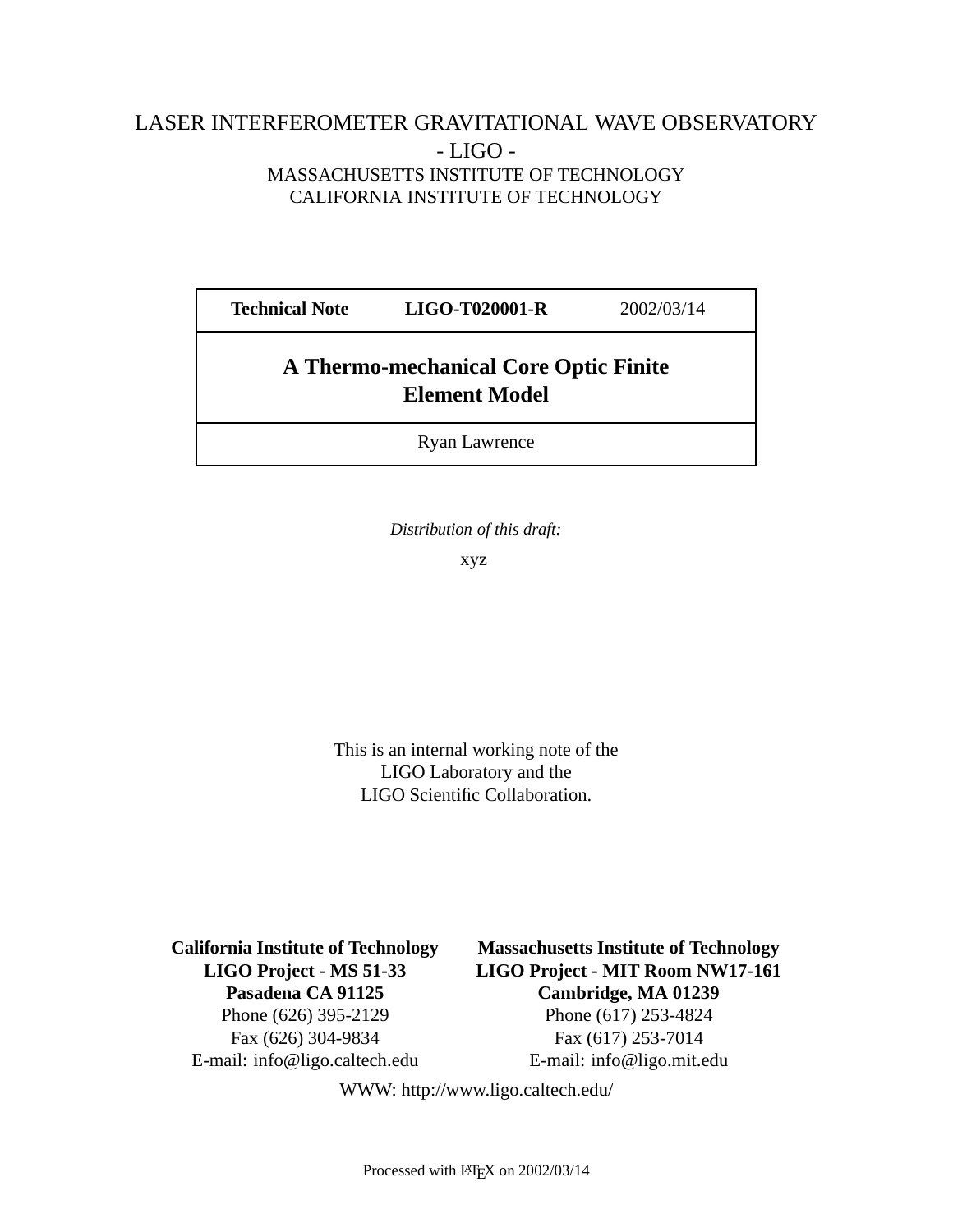# **1 Table of Contents**

# **Contents**

| $\mathbf{1}$            |            | <b>Table of Contents</b>                                                                           | $\boldsymbol{2}$        |
|-------------------------|------------|----------------------------------------------------------------------------------------------------|-------------------------|
| $\overline{2}$          |            | <b>Introduction</b>                                                                                | 3                       |
|                         | 2.1        | Running the program $\ldots \ldots \ldots \ldots \ldots \ldots \ldots \ldots \ldots \ldots \ldots$ | $\overline{4}$          |
| 3                       |            | <b>The Thermal Model</b>                                                                           | $\overline{\mathbf{4}}$ |
|                         | 3.1        |                                                                                                    | 5                       |
|                         | 3.2        |                                                                                                    | 5                       |
|                         | 3.3        |                                                                                                    | 5                       |
|                         |            |                                                                                                    | 6                       |
| $\overline{\mathbf{4}}$ |            | <b>The Mechanical Model</b>                                                                        | $\overline{7}$          |
|                         | 4.1        |                                                                                                    | 8                       |
|                         | 4.2        |                                                                                                    | 9                       |
|                         | 4.3        |                                                                                                    | 9                       |
|                         |            | 4.3.1                                                                                              | $\mathbf{Q}$            |
| 5                       |            | <b>Tests Against Analytical Models</b>                                                             | 10                      |
|                         | 5.1        |                                                                                                    | 11                      |
|                         | 5.2        |                                                                                                    | 14                      |
|                         | 5.3        |                                                                                                    | 17                      |
|                         |            | <b>Appendix A: Notation</b>                                                                        | 21                      |
|                         |            | <b>Appendix B: Description of the M-files</b>                                                      | 22                      |
|                         | $\cdot$ 1  |                                                                                                    | 22                      |
|                         | $\cdot$ .2 | calculate_matrices.m                                                                               | 22                      |
|                         | $\cdot$ 3  |                                                                                                    | 22                      |
|                         | .4         |                                                                                                    | 23                      |
|                         | .5         |                                                                                                    | 23                      |
|                         | .6         |                                                                                                    | 24                      |
|                         | .7         |                                                                                                    | 24                      |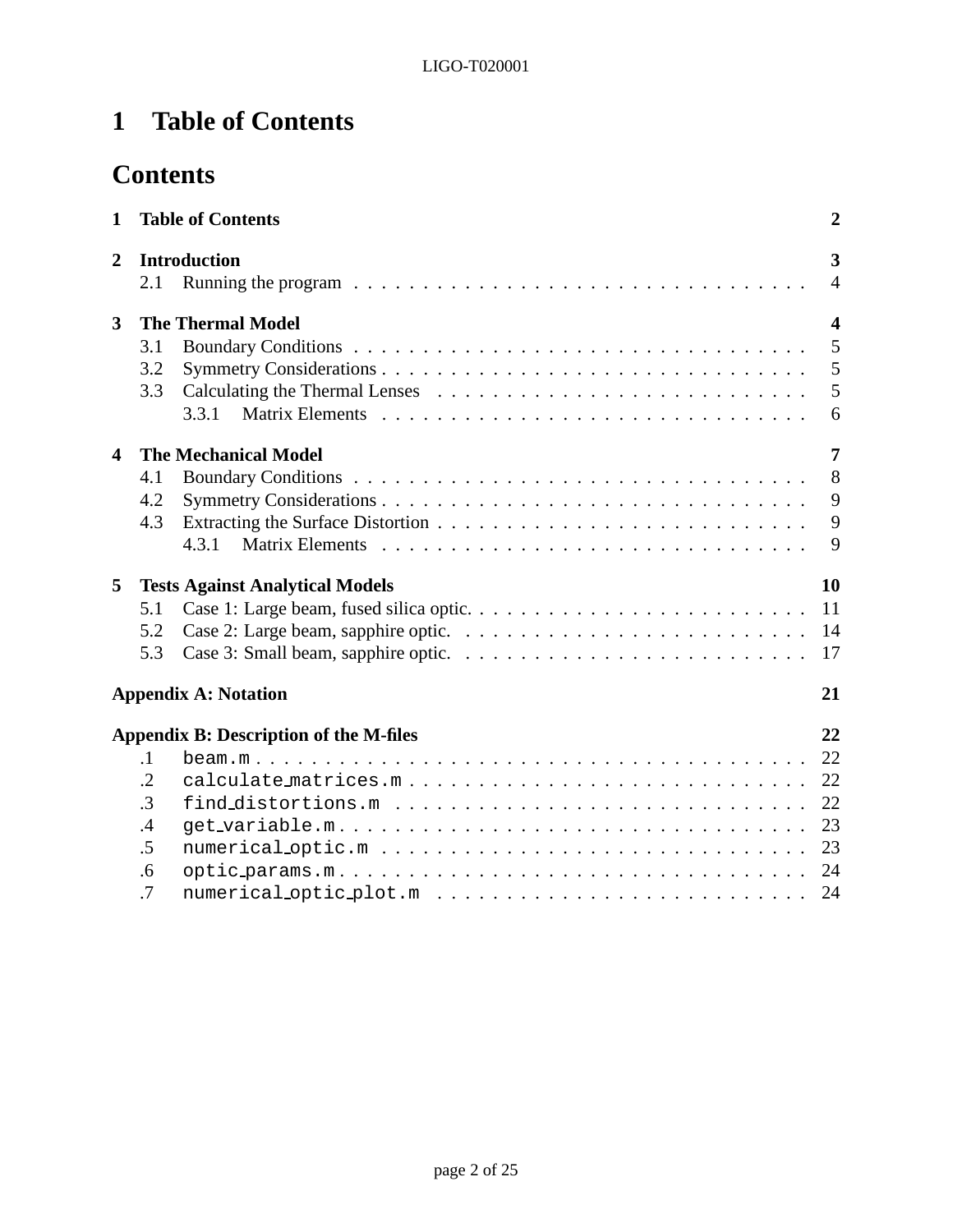

Figure 1: Geometry of the finite element model.

## **2 Introduction**

The Thermo-mechanical Core Optic Finite Element Model is a set of Matlab scripts which simulate arbitrarily angled Gaussian beam heating in both transmission and reflection on a cylindrical optic suspended in a vacuum. The optical path distortion due to thermal lensing is calculated for transmitted beams, as well as the thermo-mechanical distortion of all surfaces. The size of the heating beam, the radius and height of the optic, and all the relevant material parameters for the optic (including anisotropic thermal conductivity, anisotropic thermal expansion, and anisotropic elastic moduli) are input by the user. While the scripts run from the Matlab command prompt, they do however require the FEMLAB add-on for Matlab, available with a substantial educational discount from Comsol Inc. (see http://www.femlab.com).

In the model, we define the optic as a cylinder of radius R and height h with index of refraction n. The origin of the Cartesian coordinates  $(x, y, z)$  lies on the center of the optic's face, with  $+z$  normal to the surface and pointing into the optic's bulk. The heating beam is incident on the optic at an angle  $\theta_i$  with respect to z in the  $(x, y = 0, z)$  plane, and propagates at an angle  $\theta_p = \arcsin \left( \frac{\sin \theta_i}{n} \right)$  with respect to  $-z$  through the bulk. See figure 1 for a diagram of the geometry. We consider the thermal load of a Gaussian beam in three separate cases:

- 1. Absorption in the coating at  $z = 0$  (termed in the code as "Center Surface Absorption", since the heating beam is centered on the optic's face here),
- 2. Absorption in the coating at  $z = h$  (termed in the code as "Offcenter Surface Absorption", since the center of the heating beam at  $z = h$  is, in general, away from the center of the optic), or
- 3. Bulk absorption along the heating beam's path through the optic,

The model first solves the heat equation (equations 1 and 3) to find the temperature field  $T(x, y, x)$ . Then, using the derived temperature field to define the thermo-mechanical forces acting within the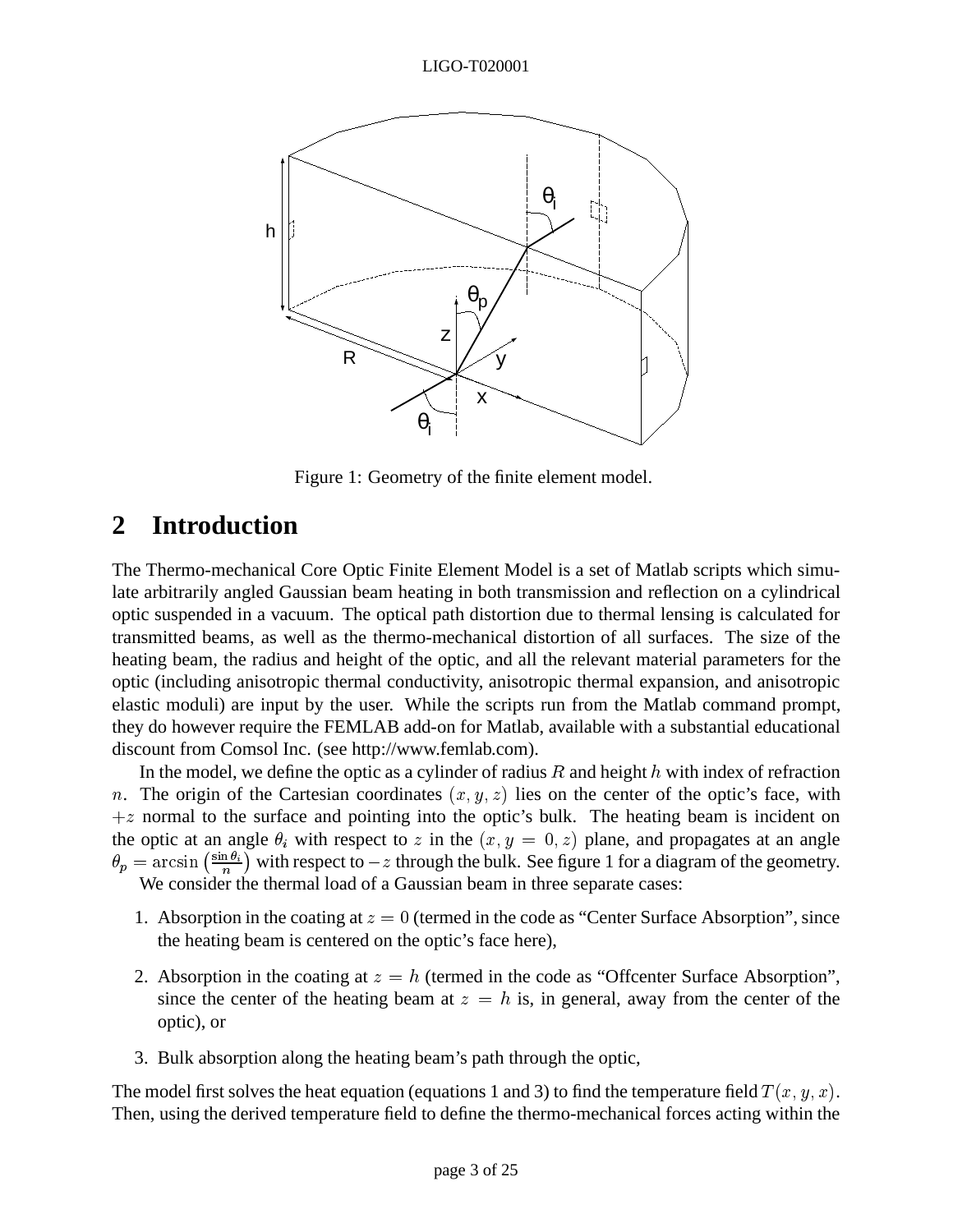| File Name              | Description                                                               |
|------------------------|---------------------------------------------------------------------------|
| optic_params.m         | Material and Geometry Parameters (script)                                 |
| numerical_optic.m      | The model engine (script)                                                 |
| numerical_optic_plot.m | Plots the solution in 3D (function)                                       |
| beam.m                 | Gaussian-profiled thermal load (function)                                 |
| calculate_matrices.m   | Calculates the scattering matrices and saves to file (function)           |
| find_distortions.m     | Interpolates to find raw thermal distortions and saves to file (function) |
| get_variable.m         | Retrieves variables stored in a fem object (function)                     |

Table 1: List of required M-files.

See Appendix A for detailed descriptions of each of these subroutines. All software is available at http://pendragon.mit.edu:8080/Beamsplitter/.

optic, the model solves the stress-strain problem (equations 8 and 9) to find the vector mechanical distortion over the entire volume  $\vec{u}(x, y, z)$ . Thermal lenses along the heating beam's path, as well as the "conjugate optical path" (the heating beam axis reflected through the  $(x = 0, y, z)$  plane) are found by interpolating  $T$  to a rectangular grid, integrating over the desired optical axis, then converting to coordinates perpendicular to the vacuum optical axis. The raw normal direction thermal distortion for each face ( $u_z|_{z=0}$  and  $u_z|_{z=b}$ ) are centered on the location of the optical axis at each face, interpolated to a rectangular grid, and converted to coordinates perpendicular to the vacuum optical axis  $(x', y', z')$ .

## **2.1 Running the program**

Table 1 lists the Matlab M-files required to run the model. The script optic params.m defines the required geometry, material parameters, and location of absorption to solve for. The script numerical optic.m is run from the Matlab command prompt to solve the model for the parameters defined in optic params.m. All other m-files are ancillary files that need not be altered or run at the command prompt, unless customization of the finite element model is desired. The purpose and usage of all m-files is described in detail in appendix B.

# **3 The Thermal Model**

The steady-state heat transfer equation for an arbitrary body in 3 dimensions is given by the Fourier equation:

$$
-\vec{\nabla} \cdot \left(\underline{K}\vec{\nabla}\right)T(\vec{r},t) = H_b(\vec{r},t) \tag{1}
$$

Where c is the heat capacity,  $\rho$  is the density,  $\underline{K}$  is the thermal conductivity (in general, a 3  $\times$  3 matrix), T is the local temperature, and  $H_b$  is the rate of bulk heating (power per unit volume).

For the case of uniform bulk absorption of a unit power Gaussian beam of waist radius  $w$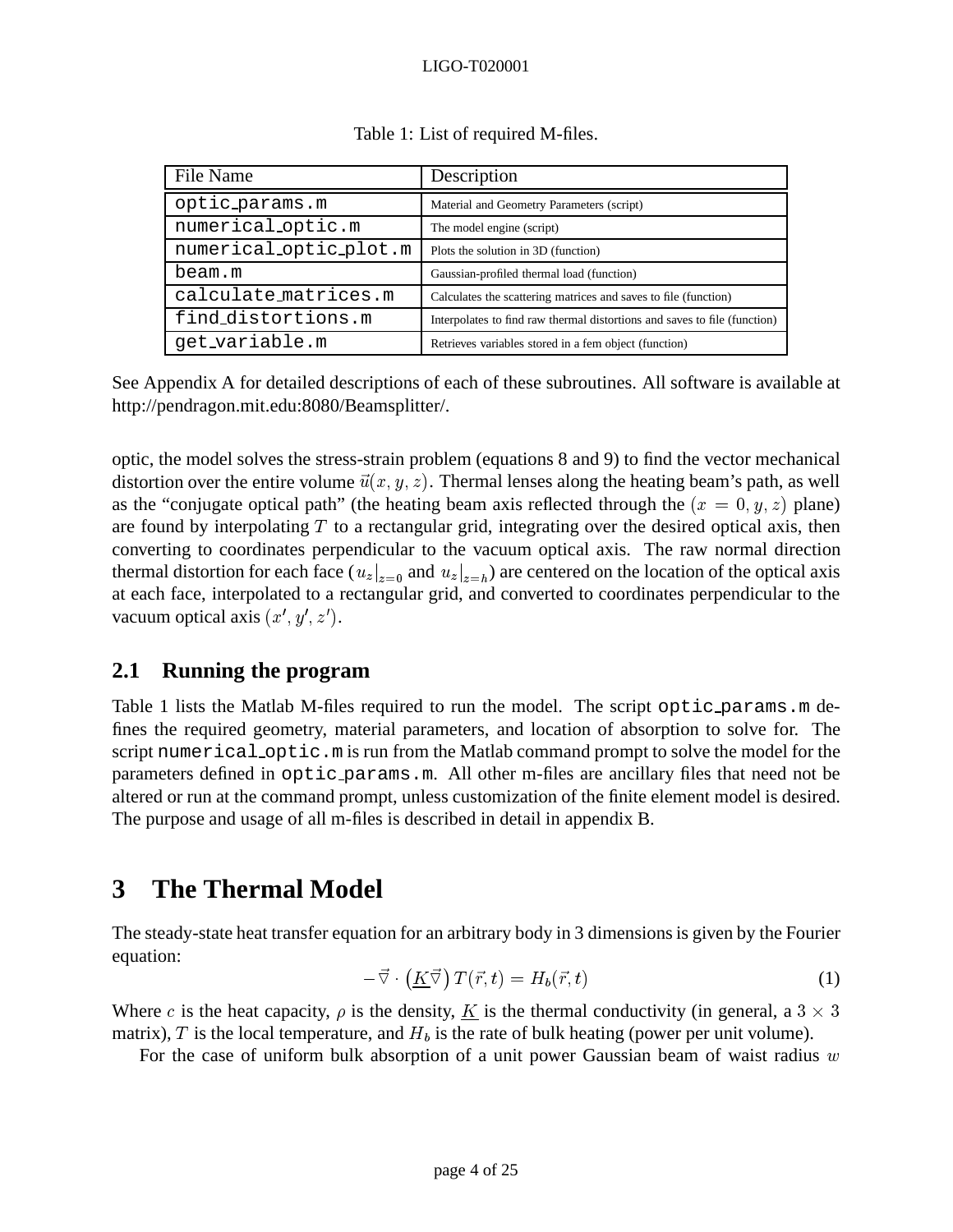incident on the optic at an angle of  $\theta_i$ , we have:

$$
H_b(x, y, z) = \frac{\cos \theta_p \cos \theta_i}{h} \frac{2}{\pi w^2} \exp\left(-2\frac{(x \cos \theta_i - z \tan \theta_p)^2 + y^2}{w^2}\right)
$$

$$
= \text{beam}\left(\frac{\cos \theta_p \cos \theta_i}{h}, w, \sqrt{(x \cos \theta_i - z \tan \theta_p)^2 + y^2}\right)
$$

where we have defined:

$$
\text{beam}(\alpha, w, r) \equiv \frac{2\alpha}{\pi w^2} \exp\left(-2\frac{r^2}{w^2}\right). \tag{2}
$$

#### **3.1 Boundary Conditions**

If the body interacts only with a thermal radiation bath of temperature  $T_{\infty}$  (i.e. it is suspended in a vacuum enclosure with walls at temperature  $T_{\infty}$ ), the boundary equations are given by the Stefan-Boltzmann law:

$$
\hat{n} \cdot (\underline{K} \vec{\triangledown} T) = -\sigma \epsilon (T - T_{\infty})^4 + H_s(\vec{r}, t)
$$

Where  $\hat{n}$  is the unit normal on the surface,  $\epsilon$  is the emissivity,  $\sigma$  is the Stefan-Boltzmann constant, and  $H_s$  is the rate of surface heating due to an external source (power per unit area). If we assume that  $\frac{T-T_{\infty}}{T_{\infty}} \ll 1$ , we may linearize the boundary conditions so that:

$$
\hat{n} \cdot (\underline{K} \vec{\triangledown} T) = -4\sigma \epsilon T_{\infty}^{3} (T - T_{\infty}) + H_{s}(\vec{r}, t)
$$
\n(3)

For the case of uniform surface absorption of a unit power Gaussian beam of waist radius  $w$ incident on the optic at an angle of  $\theta_i$ , we have:

$$
H_s(x, y, z) = \frac{2 \cos \theta_i}{\pi w^2} \exp\left(-2\frac{(x \cos \theta_i - z \tan \theta_p)^2 + y^2}{w^2}\right)
$$
  
= beam  $\left(\cos(\theta_i), w, \sqrt{(x \cos \theta_i - z \tan \theta_p)^2 + y^2}\right)$  (4)

#### **3.2 Symmetry Considerations**

To lessen the time necessary for computation, we can utilize symmetry to simplify the model. Since the heating beam is identical under reflection through the  $(x, y = 0, z)$  plane, the solution will be identical under reflection through this plane. In other words, we have the additional boundary condition: the contract of the contract of the contract of the contract of the contract of

$$
\left.\frac{\partial T}{\partial y}\right|_{y=0}=0
$$

and we may save computation time by modeling only half of the optic.

## **3.3 Calculating the Thermal Lenses**

For each case of absorption (center surface, offcenter surface, and bulk), there are 2 relevant thermal lenses which are calculated: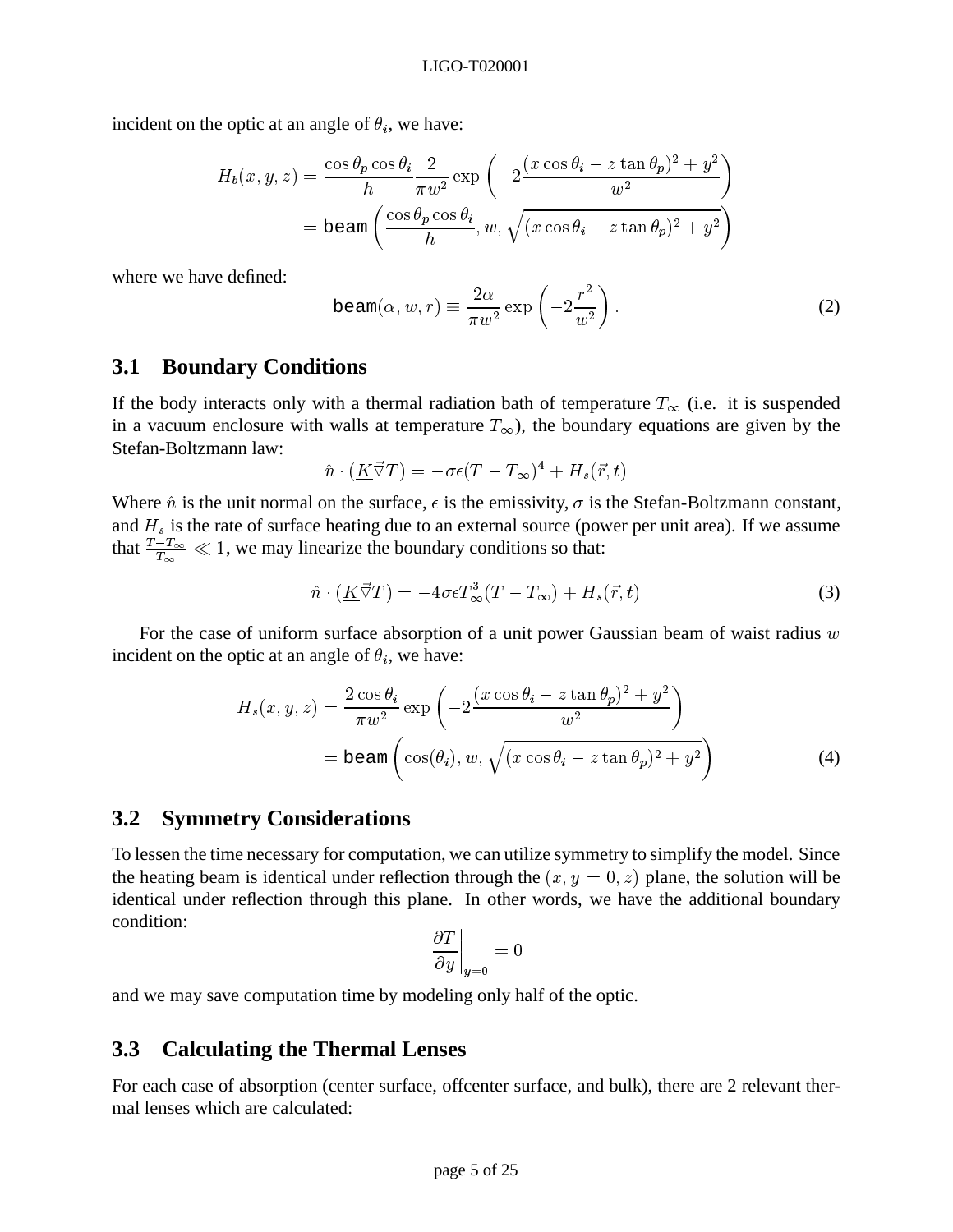1.  $phi$ , thermal lensing along the main (heating) beam path, defined as:

$$
\phi_i(x',y') = \frac{dn}{dT} \int_0^h T((x - z \tan(\theta_p)) \cos(\theta_i), y, z) dz / \cos(\theta_p)
$$

2. phi\_o, lensing along the conjugate beam path, defined as:

$$
\phi_o(x', y') = \frac{dn}{dT} \int_0^h T((x + z \tan(\theta_p)) \cos(\theta_i), y, z) dz / \cos(\theta_p)
$$

#### **3.3.1 Matrix Elements**

If a beam of wavelength  $\lambda$  and modal content k, represented as a column vector in some basis  $\{|k\rangle\rangle$  (e.g., Hermite-Gauss) is propagated through a given optical path distortion  $\phi(x', y')$ , we may calculate the resulting modal content  $k'$  in the original basis via the *scattering matrix*  $S$ :

$$
\bm{k'} = S\bm{k}
$$

where the components of  $S$  are given by:

$$
\underline{S}(k,k')=
$$

Calculating this matrix is, in general, computationally intensive. To save ourselves time down the road, use the identity:

$$
\underline{S} = \text{Expm}(i\underline{\phi})\tag{5}
$$

where Expm is the matrix exponential, and  $\phi$  is the *source matrix* given by:

$$
\underline{\phi}(k,k')=
$$

Thus, for an absorbed power  $P_a$  absorbed in the region represented by the distortion  $\phi$ , the scattering matrix is calculated as:

$$
\underline{S} = \text{Expm}(i P_a \phi)
$$

In this model, we calculate the source matrices only, in the Hermite-Gauss basis, using the Melody utility function hgme.m. More precisely, for each of the 3 cases of absorption:

- 1. Bulk Absorption
	- $\bullet$  Phi\_s\_i $(k',k)=< k'|\frac{2\pi}{\lambda}$ phi\_i $|k>$
	- $\bullet$  Phi\_s\_o $(k',k)=< k'|\frac{2\pi}{\lambda}$ phi\_o $|k>$

2. Center Surface Absorption

- $\bullet$  Phi\_c\_f $(k',k)=< k'|\frac{2\pi}{\lambda}$ phi\_i $|k>$
- 3. Offcenter Surface Absorption
	- $\bullet$  Phi\_c\_ib $(k',k)=< k'|\frac{2\pi}{\lambda}$ phi\_i $|k>$
	- $\bullet$  Phi\_c\_ob $(k',k)=< k'|\frac{2\pi}{\lambda}$ phi\_o $|k>$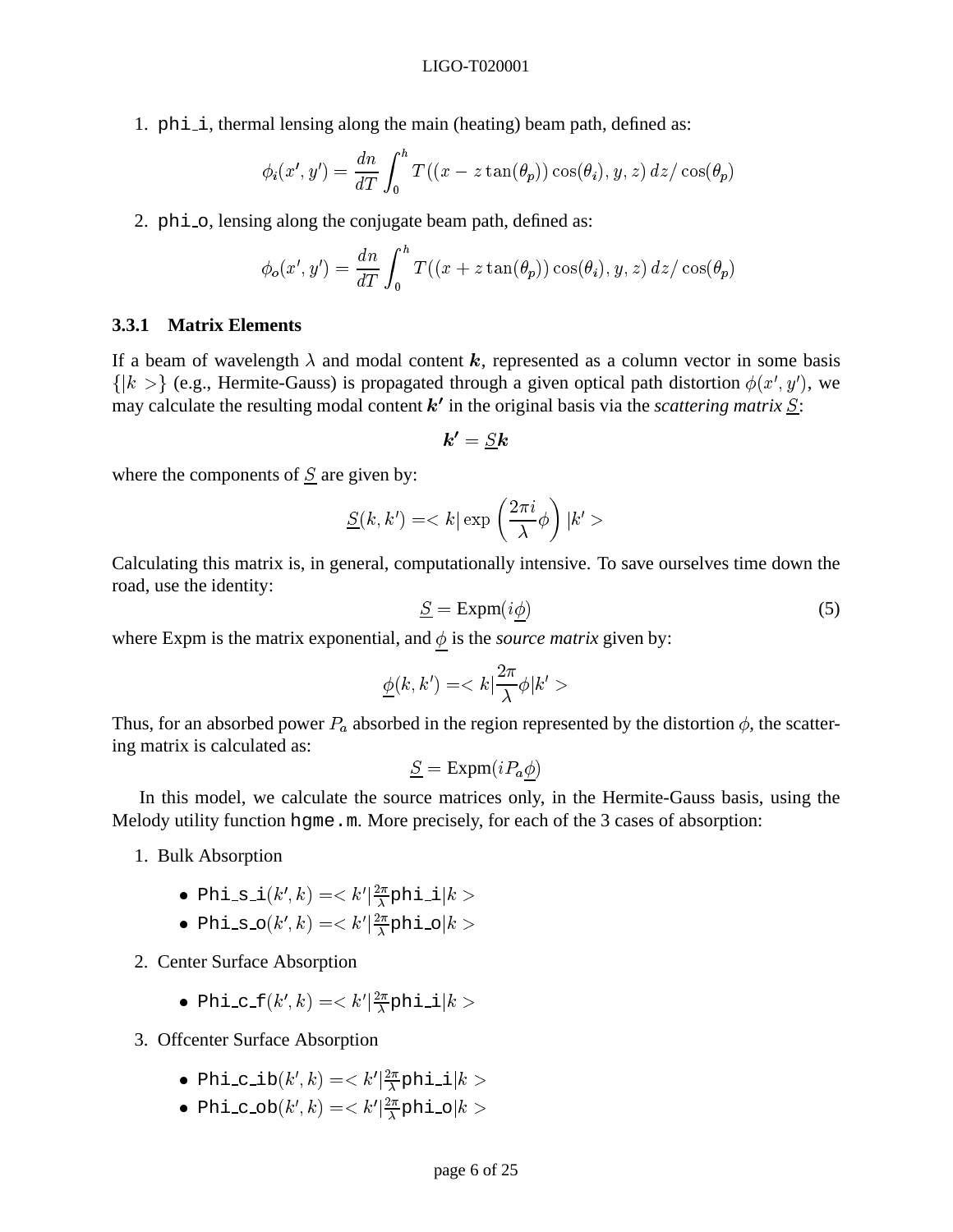# **4 The Mechanical Model**

In the limit of small distortions  $u = \begin{pmatrix} u_x \\ u_y \end{pmatrix}$ , strains in a  $\sim$  uz  $\sim$  uz  $\sim$  uz  $\sim$  uz  $\sim$  uz  $\sim$  uz  $\sim$  uz  $\sim$  uz  $\sim$  uz  $\sim$  uz  $\sim$  uz  $\sim$  uz  $\sim$  uz  $\sim$  uz  $\sim$  uz  $\sim$  uz  $\sim$  uz  $\sim$  uz  $\sim$  uz  $\sim$  uz  $\sim$  uz  $\sim$  uz  $\sim$  uz  $\sim$  uz  $\sim$  uz  $\sim$  uz  $\sim$  uz  $\sim$   $\cdots$  u  $\cdots$  $\begin{pmatrix} u_x \ u_y \ u_z \end{pmatrix}$  , strains in a mat <sup>A</sup>, strains in a material are completely described by local derivatives of the deformation components:

$$
\epsilon_{ij} = \frac{1}{2} \left( \frac{\partial u_j}{\partial x_i} + \frac{\partial u_i}{\partial x_j} \right)
$$

The  $3 \times 3$  strain tensor is symmetric, so we may define a 6-element strain vector as:

$$
\vec{\epsilon} \equiv (\epsilon_{xx}, \epsilon_{yy}, \epsilon_{zz}, 2\epsilon_{xz}, 2\epsilon_{yz}, 2\epsilon_{xy}).
$$

Similarly, we define the 6-element stress vector as:

$$
\vec{\sigma} \equiv (\sigma_{xx}, \sigma_{yy}, \sigma_{zz}, \sigma_{xz}, \sigma_{yz}, \sigma_{xy})
$$

and use Hooke's law to relate stresses (forces) to strains (physical displacements) via the elastic modulus matrix  $\mathfrak{c}$ :

$$
\vec{\sigma} = \vec{\epsilon} \underline{c} - (T - T_{\infty}) \vec{\gamma} \tag{6}
$$

where  $\vec{\gamma}$  is the stress temperature modulus vector, related to the thermal expansion coefficient vector  $\vec{\alpha} = (\alpha_x, \alpha_y, \alpha_z, 0, 0, 0)$  by:

$$
\vec{\gamma}=\vec{\alpha}\underline{c}
$$

and the elastic modulus matrix  $\mathbf{c}$  has elements:

$$
\underline{c} \equiv \begin{pmatrix} c_{11} & c_{12} & c_{13} & 0 & 0 & 0 \\ c_{12} & c_{22} & c_{23} & 0 & 0 & 0 \\ c_{13} & c_{23} & c_{33} & 0 & 0 & 0 \\ 0 & 0 & 0 & c_{44} & 0 & 0 \\ 0 & 0 & 0 & 0 & c_{55} & 0 \\ 0 & 0 & 0 & 0 & 0 & c_{66} \end{pmatrix}
$$

For an isotropic material with Young's modulus  $E$  and Poisson ratio  $\nu$ , we have:

$$
c_{11} = c_{22} = c_{33} = \frac{E(1 - \nu)}{(1 + \nu)(1 - 2\nu)}
$$

$$
c_{12} = c_{13} = c_{23} = \frac{E\nu}{(1 + \nu)(1 - 2\nu)}
$$

$$
c_{44} = c_{55} = c_{66} = \frac{E}{2(1 + \nu)}
$$

To solve for the displacements  $u$ , we use the stress equilibrium conditions in the steady state (i.e., the net force in every direction must vanish):

$$
\frac{\partial \sigma_{ii}}{\partial x_i} + \frac{\partial \sigma_{ji}}{\partial x_j} + \frac{\partial \sigma_{ki}}{\partial x_k} = 0 \tag{7}
$$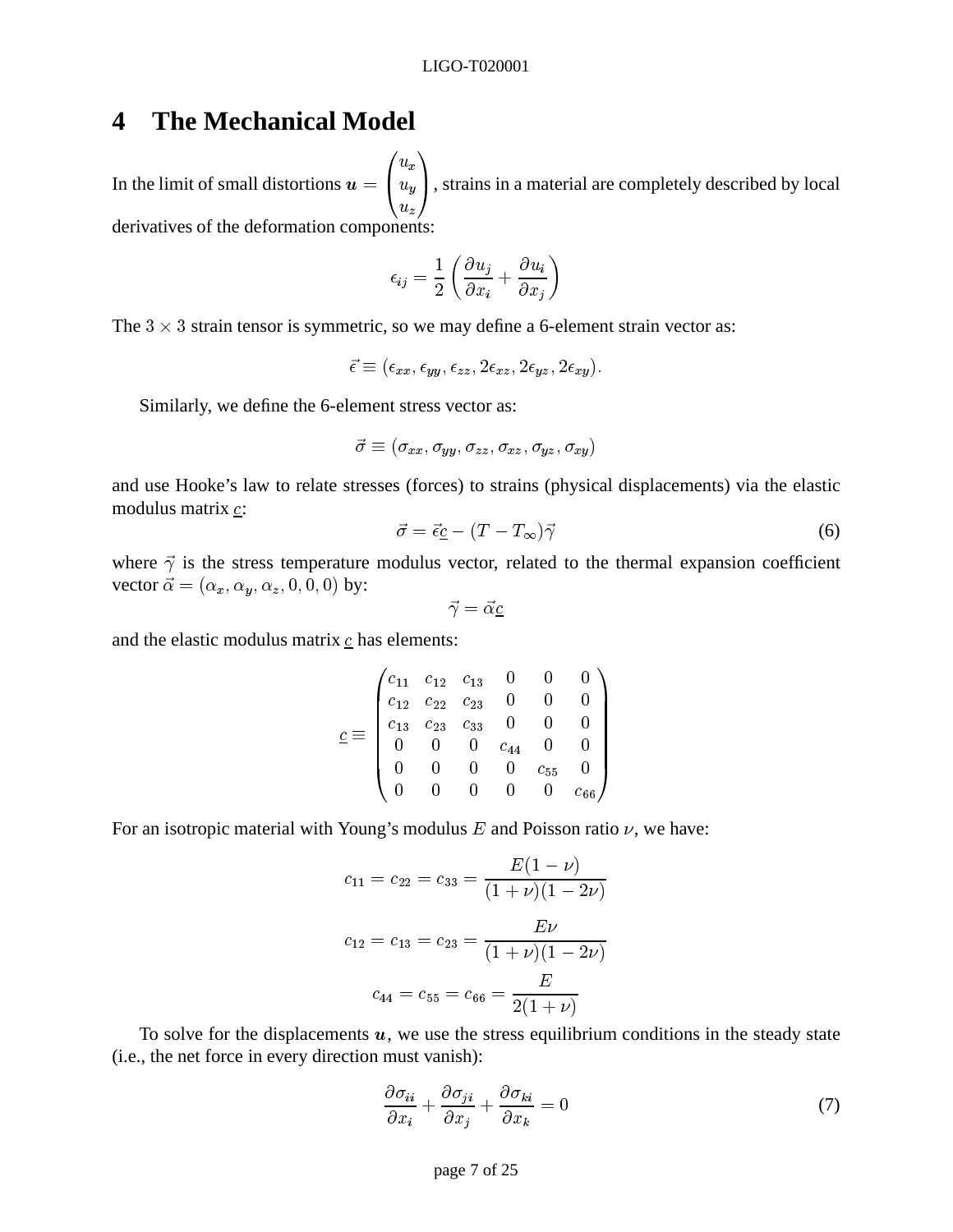Inserting equation 6 into equation 7 and simplifying, we find the differential equation governing  $\mathbf{u}(x, y, z)$ :

$$
\vec{\nabla} \cdot (\underline{\mathbf{C}} \otimes \vec{\nabla}) \begin{pmatrix} u_x \\ u_y \\ u_z \end{pmatrix} = \begin{pmatrix} \gamma_x \frac{\partial T}{\partial x} \\ \gamma_y \frac{\partial T}{\partial y} \\ \gamma_z \frac{\partial T}{\partial z} \end{pmatrix}
$$
(8)

where the rank four tensor  $C$  has elements:

$$
\underline{C} = \begin{pmatrix} \begin{pmatrix} c_{11} & 0 & 0 \\ 0 & c_{66} & 0 \\ 0 & 0 & c_{44} \end{pmatrix} & \begin{pmatrix} 0 & c_{12} & 0 \\ c_{66} & 0 & 0 \\ 0 & 0 & 0 \end{pmatrix} & \begin{pmatrix} 0 & 0 & c_{13} \\ 0 & 0 & 0 \\ c_{44} & 0 & 0 \end{pmatrix} \\ \begin{pmatrix} 0 & c_{66} & 0 \\ c_{12} & 0 & 0 \\ 0 & 0 & 0 \end{pmatrix} & \begin{pmatrix} c_{66} & 0 & 0 \\ 0 & c_{22} & 0 \\ 0 & 0 & c_{55} \end{pmatrix} & \begin{pmatrix} 0 & 0 & 0 \\ 0 & 0 & c_{23} \\ 0 & c_{55} & 0 \end{pmatrix} \\ \begin{pmatrix} 0 & 0 & c_{44} \\ 0 & 0 & 0 \\ c_{13} & 0 & 0 \end{pmatrix} & \begin{pmatrix} 0 & 0 & 0 \\ 0 & 0 & c_{55} \\ 0 & c_{23} & 0 \end{pmatrix} & \begin{pmatrix} c_{44} & 0 & 0 \\ 0 & c_{55} & 0 \\ 0 & 0 & c_{33} \end{pmatrix}
$$

#### **4.1 Boundary Conditions**

The normal forces on the boundaries must vanish, as well as components of shear that are parallel to the surface. This is equivalent to the Neumann boundary condition:

$$
\vec{n} \cdot (\underline{\boldsymbol{C}} \otimes \vec{\triangledown}) \begin{pmatrix} u_x \\ u_y \\ u_z \end{pmatrix} = (T - T_{\infty}) \begin{pmatrix} \gamma_x n_x \\ \gamma_y n_y \\ \gamma_z n_z \end{pmatrix}
$$
(9)

where  $n_i$  is the component of the surface normal in the *i*th direction.

In general, the sum of all effective body forces  $(\vec{\gamma} \cdot \vec{\nabla}T)$  and effective boundary forces  $(\gamma_n(T T_{\infty}$ )) is not identically zero when evaluated over the finite element mesh (although it might be very close to zero). Thus, to keep the model from "flying away" (i.e., it will iterate itself far away from of the original origin of coordinates), we must anchor the model at some point. To do this, we pick a small square patch of edge length  $h/10$  on the optic's edge, centered at  $(x = R, y = 0, z = h/2)$ , and impose the constraint  $u_x = u_z = 0$ . This anchors the optic in x and z directions. To anchor the <sup>y</sup> direction, we use the symmetry discussed below. To eliminate torques about the patch at  $(x = R, y = 0, z = h/2)$ , we impose the constraint  $u<sub>z</sub> = 0$  on identically sized patches at  $(x = 0, y = R, z = h/2)$  and  $(x = -R, y = 0, z = h/2)$ . Refer to figure 1 for the locations of the constrained patches.

To minimize the effect of these mechanical constraints, as well as maximizing the accuracy of the computed solution, we compute the average temperature on the spatially constrained patch at  $(x = R, y = 0, z = h/2)$  and use this temperature in equation 9 in place of  $T_{\infty}$ . The net temperature increase on and around the patch is then near zero, and the patch does not constrain expansion of the surfaces. This technique utilizes the fact that the equations governing thermal expansion (equations 8 and 9) are linear, as well as the fact that a DC temperature increase has the trivial solution of uniform thermal expansion. Thus, we may subtract a constant temperature off of the thermal load in equation 9 with no effect on the spatial profile of the resulting mechanical distortion.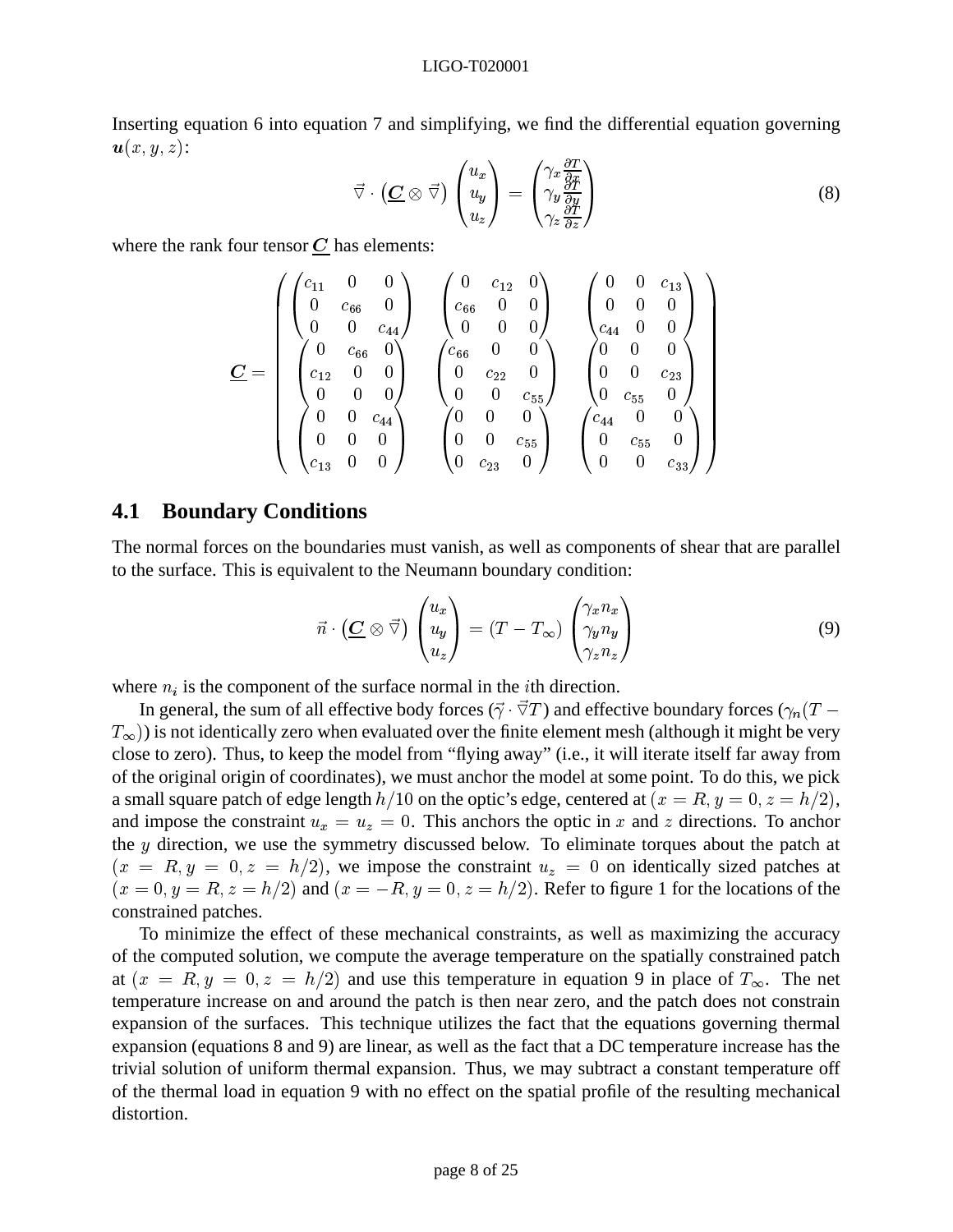### **4.2 Symmetry Considerations**

Similarly as discussed in section 3.2, the solution  $\vec{u}(x, y, z)$  will be symmetric about the  $(x, y =$  $(0, z)$  plane. So, we have the additional boundary condition:

$$
u_y|_{y=0} = 0
$$

and we escape with modeling only half of the optic.

### **4.3 Extracting the Surface Distortion**

For each case of absorption (center surface, offcenter surface, and bulk), there are three relevant surface distortions which are extracted:

1. psi, the distortion at  $z = 0$ , defined as:

$$
\psi(x',y')=u_z(x\cos(\theta_i),y,z=0)
$$

2. psi ib, the distortion at  $z = h$  centered on the main path's optical axis, defined as:

$$
\psi_{ib}(x',y') = u_z((x - h \tan(\theta_p)) \cos(\theta_i), y, z = h)
$$

3. psi ob, the distortion at  $z = h$  centered on the conjugate path's optical axis, defined as:

$$
\psi_{ob}(x',y') = u_z((x+h\tan(\theta_p))\cos(\theta_i),y,z=h)
$$

#### **4.3.1 Matrix Elements**

The source matrix elements calculated in the Hermite-Gauss basis  $|k\rangle$ , for each of the 3 cases are:

- 1. Bulk Absorption
	- $\bullet$  Upsilon\_s\_i\_f $(k',k)=< k'|\frac{2\pi}{\lambda}$ psi $|k>$
	- $\bullet$  Upsilon s\_i\_b $(k',k)=< k'|\frac{2\pi}{\lambda}$ psi\_ib $|k>$
	- $\bullet$  Upsilon\_s\_o\_b $(k',k)=< k'|\frac{2\pi}{\lambda}$ psi\_ob $|k>$

#### 2. Center Surface Absorption

- $\bullet$  Upsilon\_c\_f\_f $(k',k)=< k'|\frac{2\pi}{\lambda}$ psi $|k>$
- $\bullet$  Upsilon\_c\_f\_b $(k',k)=< k'|\frac{2\pi}{\lambda}$ psi\_ib $|k>$

#### 3. Offcenter Surface Absorption

- $\bullet$  Upsilon\_c\_ib\_f $(k',k)=< k'|\frac{2\pi}{\lambda}$ psi $|k>$
- $\bullet$  Upsilon\_c\_ib\_b $(k',k)=< k'|\frac{2\pi}{\lambda}$ psi\_ib $|k>$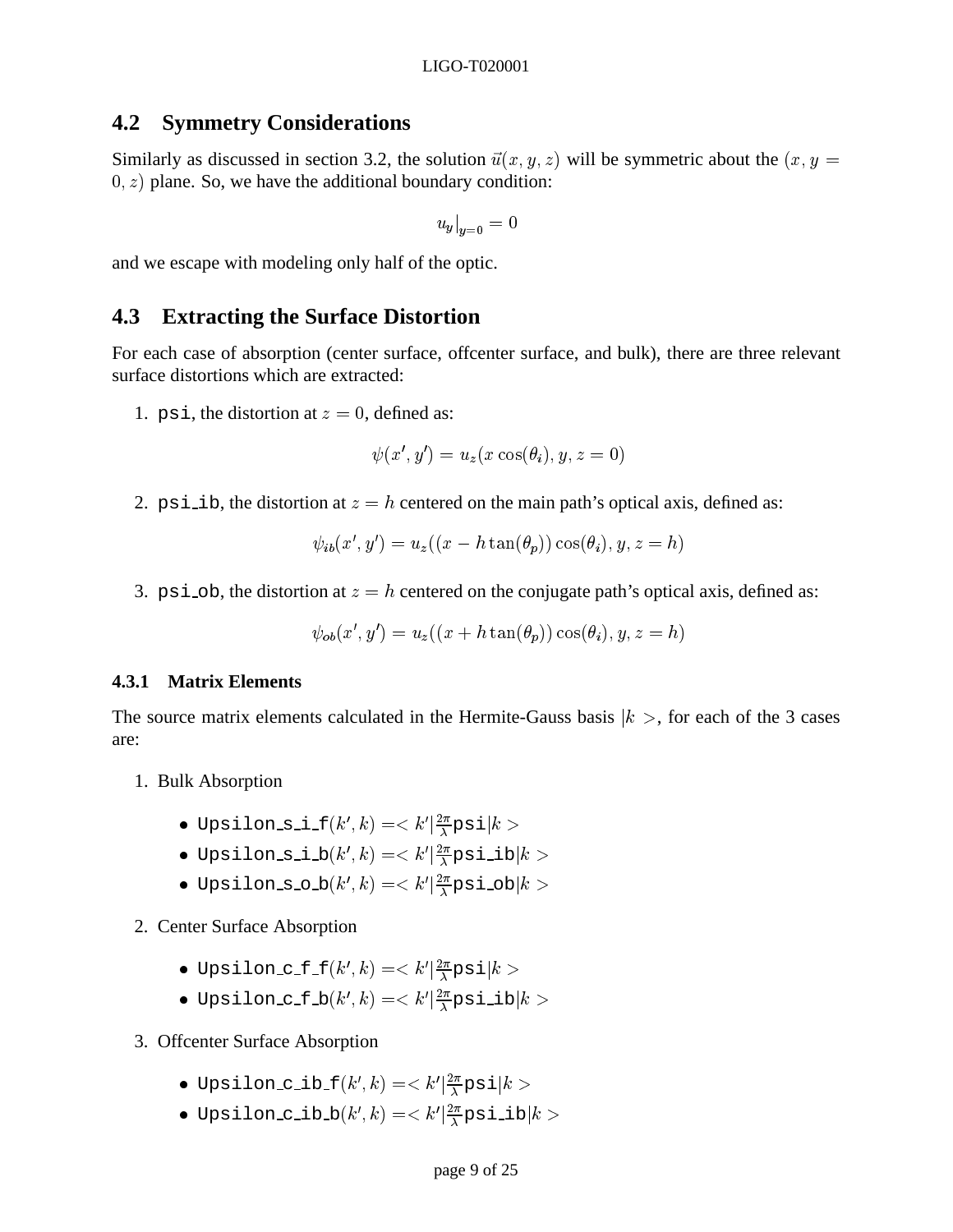$\bullet$  Upsilon\_c\_ob\_b $(k',k)=< k'|\frac{2\pi}{\lambda}$ psi\_ob $|k>$ 

Note that we do not take the angle of propagation relative to the surface into account. For example, to properly calculate the scattering matrix for immediate reflection off of the  $z = 0$  face due to power  $P_a$  of bulk absorption:

$$
\underline{S} = \text{Expm}(i2P_a\cos(\theta_i)\text{Upsilon\_si\_f})
$$

where the factor of 2 comes from reflection. Similarly, to calculate the scattering matrix for transmission through the optic due to power  $P_a$  of bulk absorption:

$$
\underline{S} = \text{Expm}(i P_a(n-1)\cos(\theta_p)(\text{Upsilon.s.i.b}-\text{Upsilon.s.i.f}))
$$

where the factor  $n - 1$  comes from transmission through additional substrate material.

# **5 Tests Against Analytical Models**

The main limitation we expect in this finite element model are situations where we expect relatively large temperature gradients (i.e., heating beams very small compared to the size of the optic), or relatively large physical distortions (i.e., materials with large thermal expansion coefficients). We consider three cases to test this model against existing analytical solutions for cylindrically symmetric heating in an isotropic material [1, 2, 3, 4] (dashed curves represent the analytical solution, solid curves represent the model's output):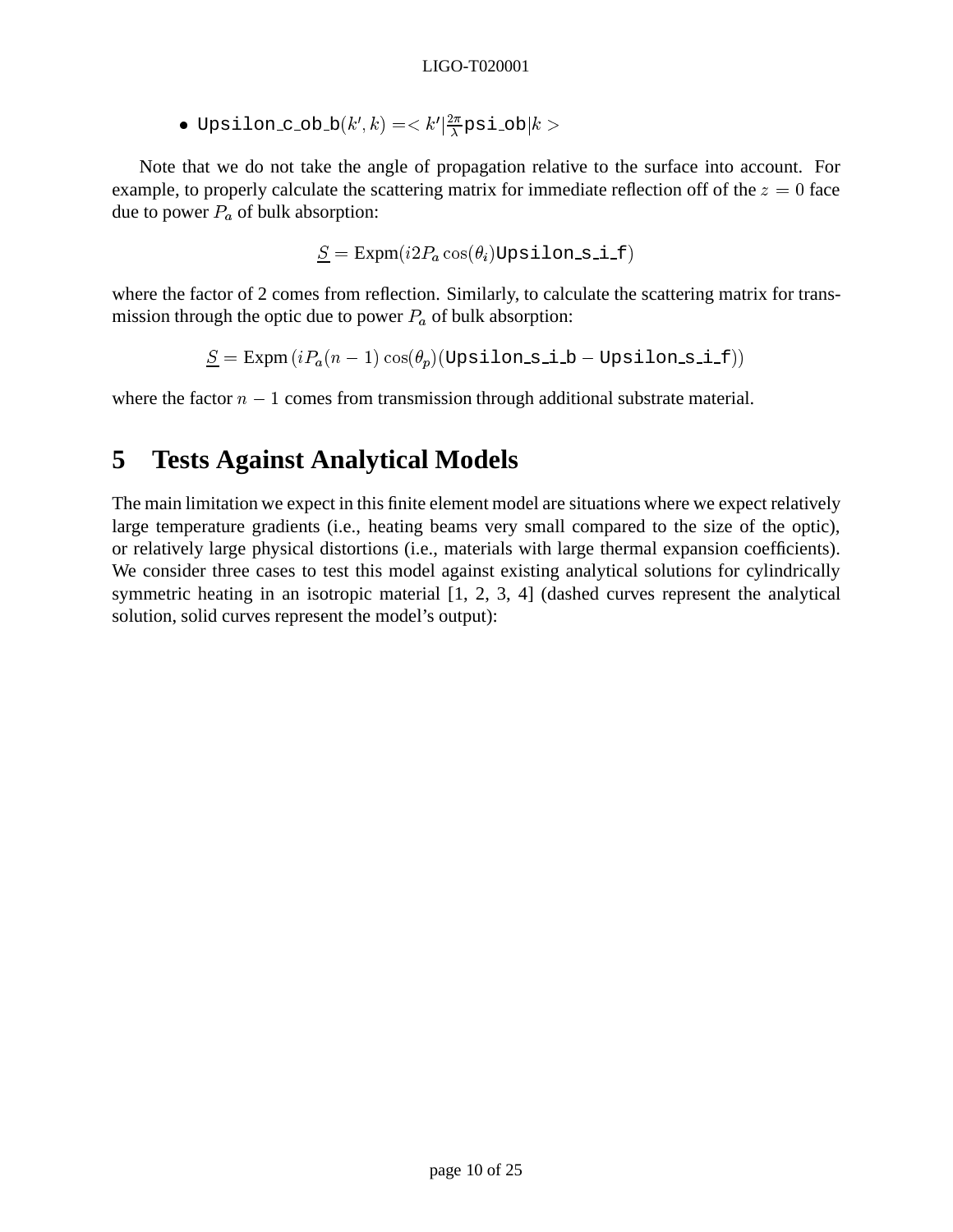| Parameter      | Value                 | Units                   |
|----------------|-----------------------|-------------------------|
| radius         | 0.125                 | m                       |
| height         | 0.1                   | m                       |
| waist          | 0.0365                | m                       |
| iangle         | 0                     |                         |
| rho            | 2202                  | $Kg/m^3$                |
| C              | 746                   | $J/Kg$ / $K$            |
| k_th           | 1.38                  | $W/m$ <sup>o</sup> $K$  |
| dndT           | $8.7 \times 10^{-6}$  | $1^\circ$ K             |
| alpha          | $5.1 \times 10^{-7}$  | $1^\circ$ K             |
| youngs_modulus | $7.26 \times 10^{10}$ | Pascal                  |
| poisson ratio  | 0.16                  |                         |
| emissivity     | 0.76                  |                         |
| T0             | 293                   | $\mathcal{C}^{\circ}$ K |

# **5.1 Case 1: Large beam, fused silica optic.**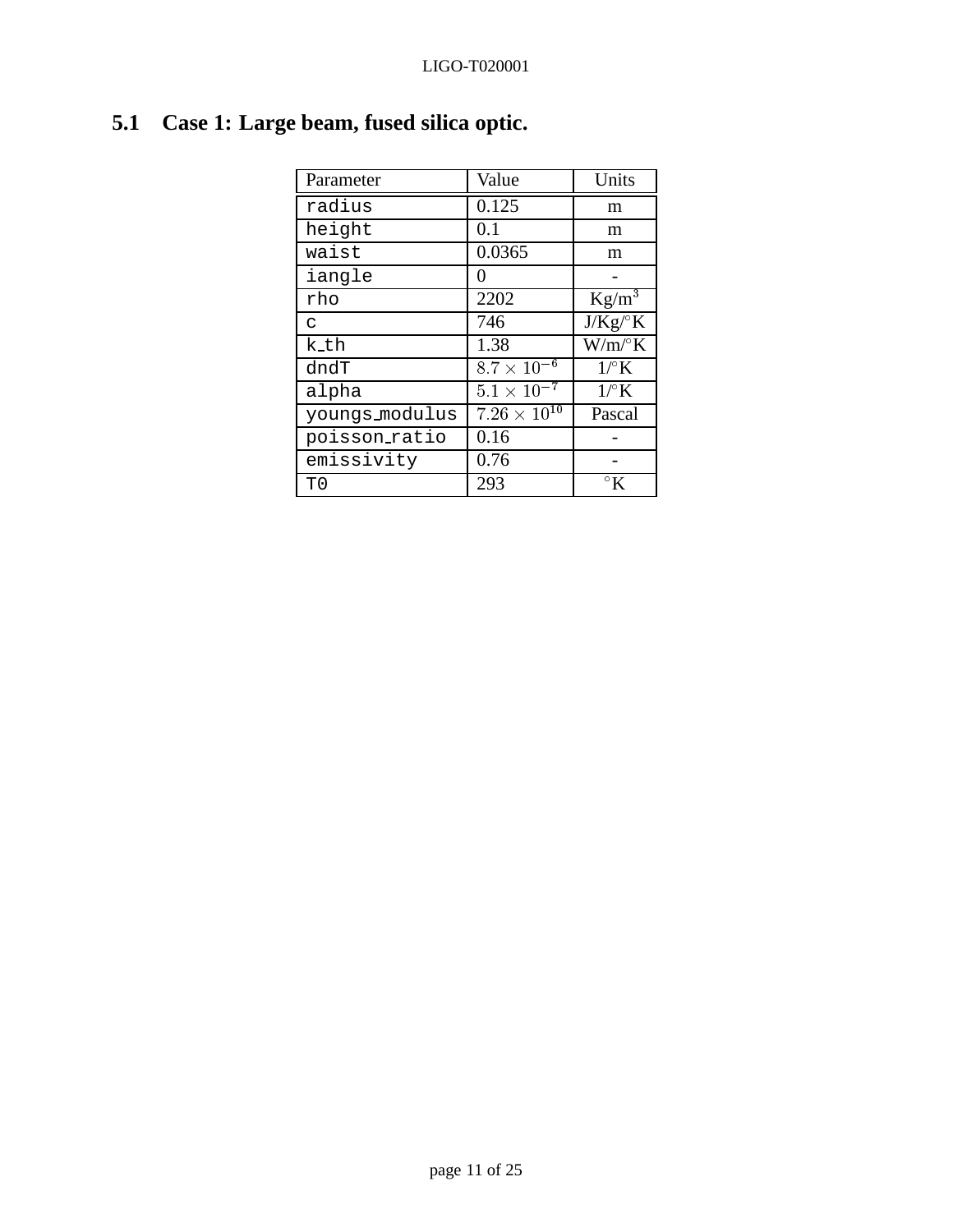

Figure 2: Large beam, fused silica optic, thermal lensing.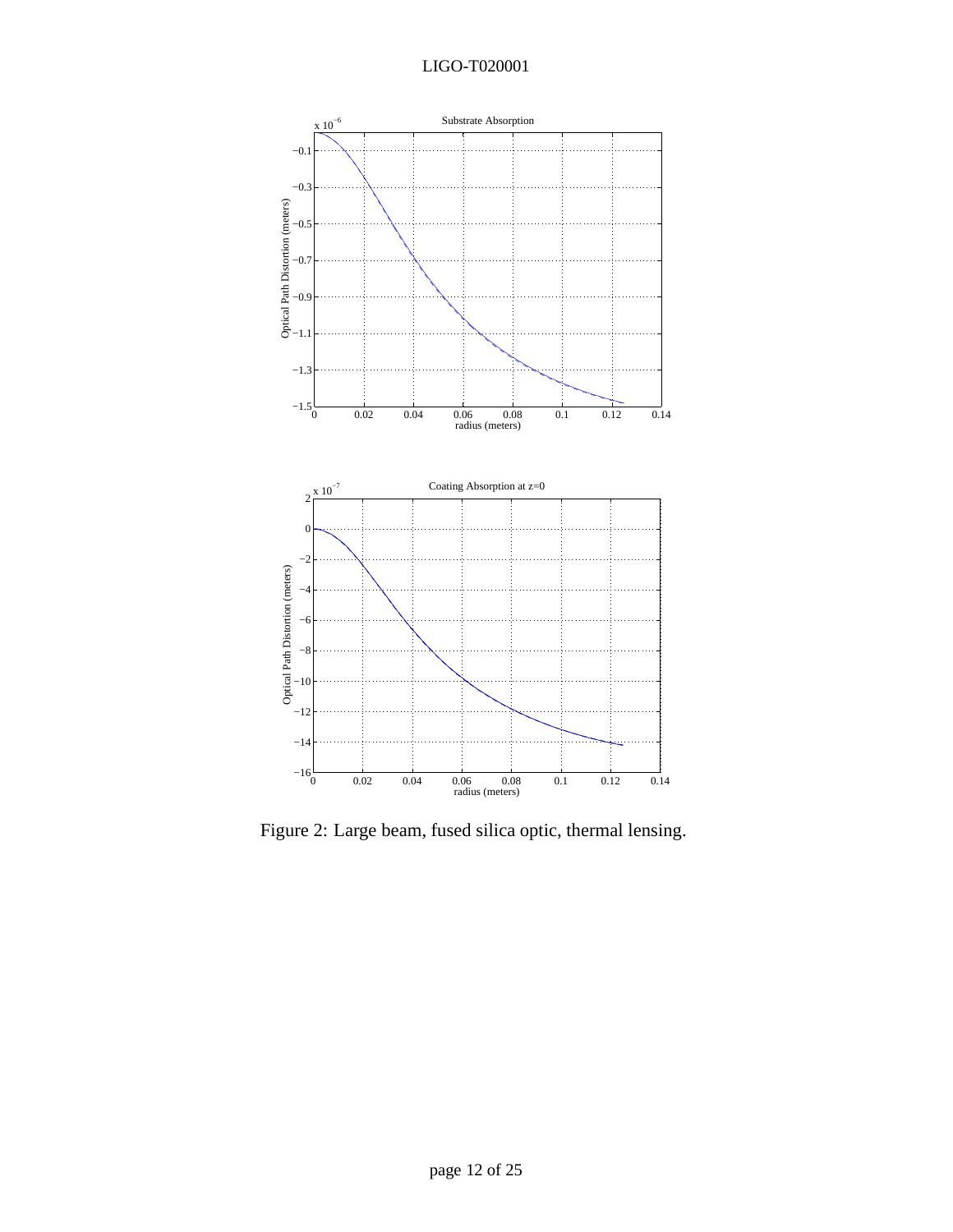

Figure 3: Large beam, fused silica optic, thermoelastic deformation.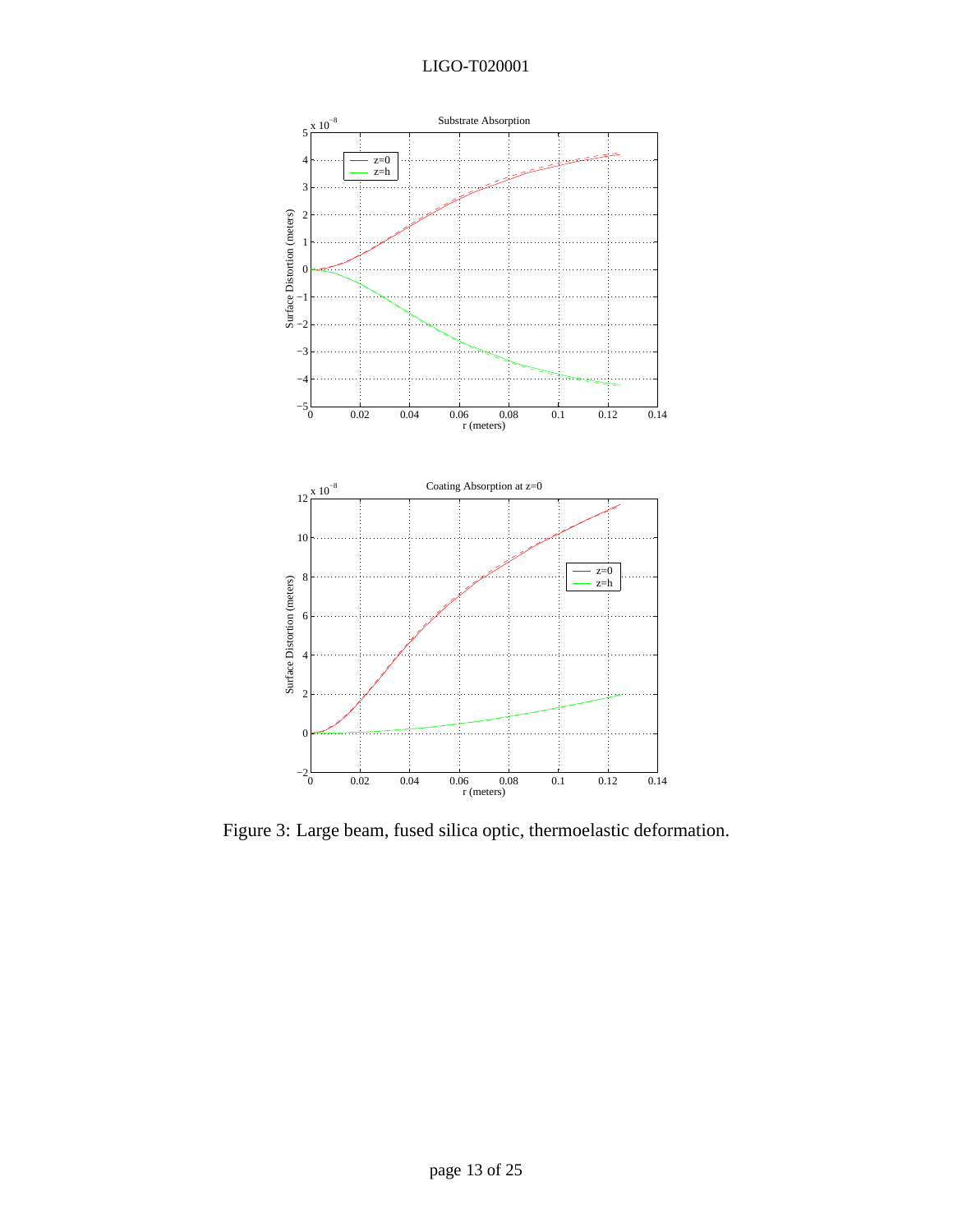| Parameter      | Value                | Units           |
|----------------|----------------------|-----------------|
| radius         | 0.125                | m               |
| height         | 0.1                  | m               |
| waist          | 0.0365               | m               |
| iangle         | 0                    |                 |
| rho            | 3980                 | $Kg/m^3$        |
| C              | 770                  | $J/Kg$ / $K$    |
| k_th           | 33                   | $W/m^{\circ}K$  |
| dndT           | $13 \times 10^{-6}$  | $1^\circ$ K     |
| alpha          | $5.1 \times 10^{-6}$ | $1^\circ$ K     |
| youngs_modulus | $3.35\times10^{11}$  | Pascal          |
| poisson ratio  | 0.25                 |                 |
| emissivity     | 0.535                |                 |
| T0             | 293                  | $\mathcal{C}$ K |

# **5.2 Case 2: Large beam, sapphire optic.**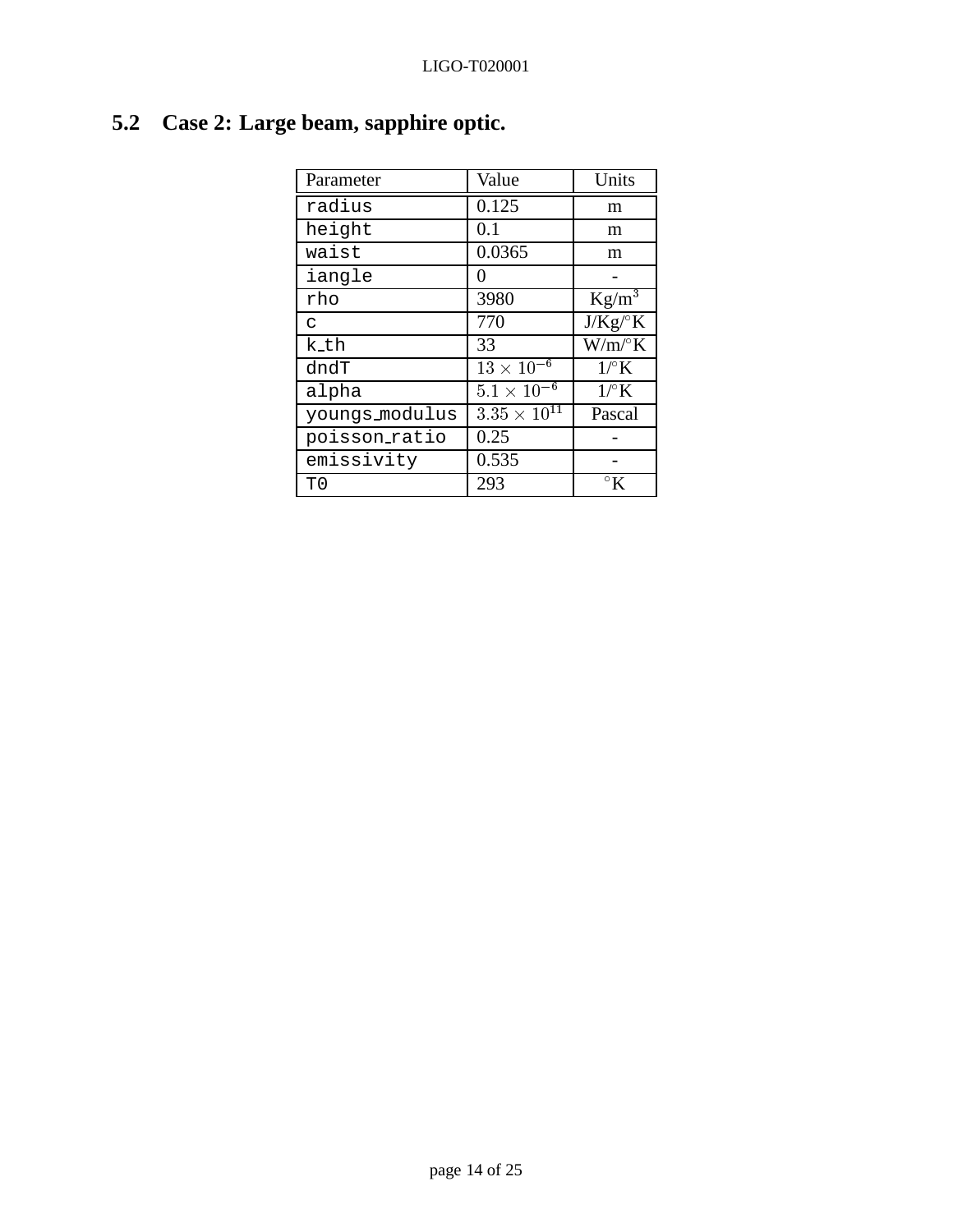

Figure 4: Large beam, sapphire optic, thermal lensing.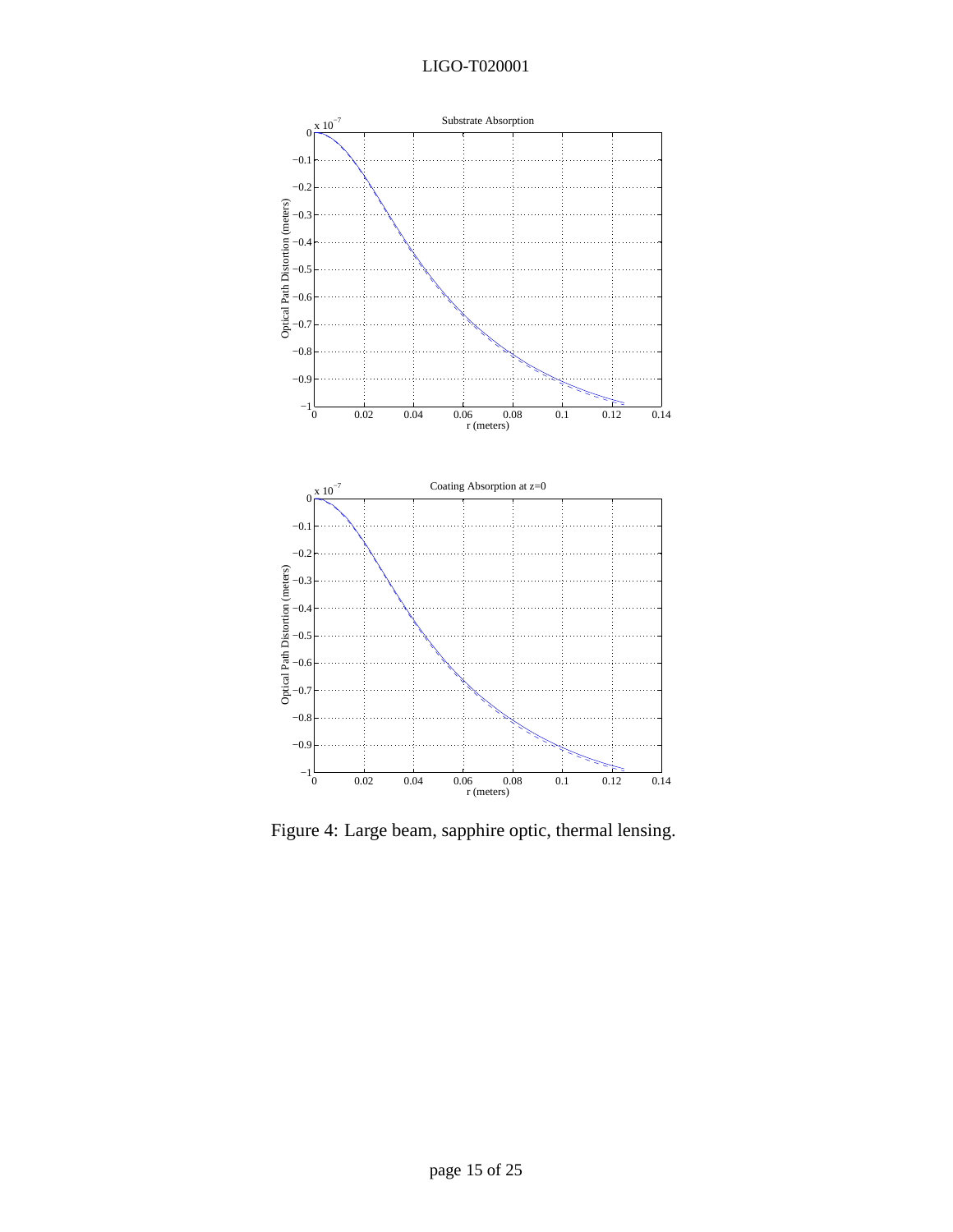

Figure 5: Large beam, sapphire optic, thermoelastic deformation.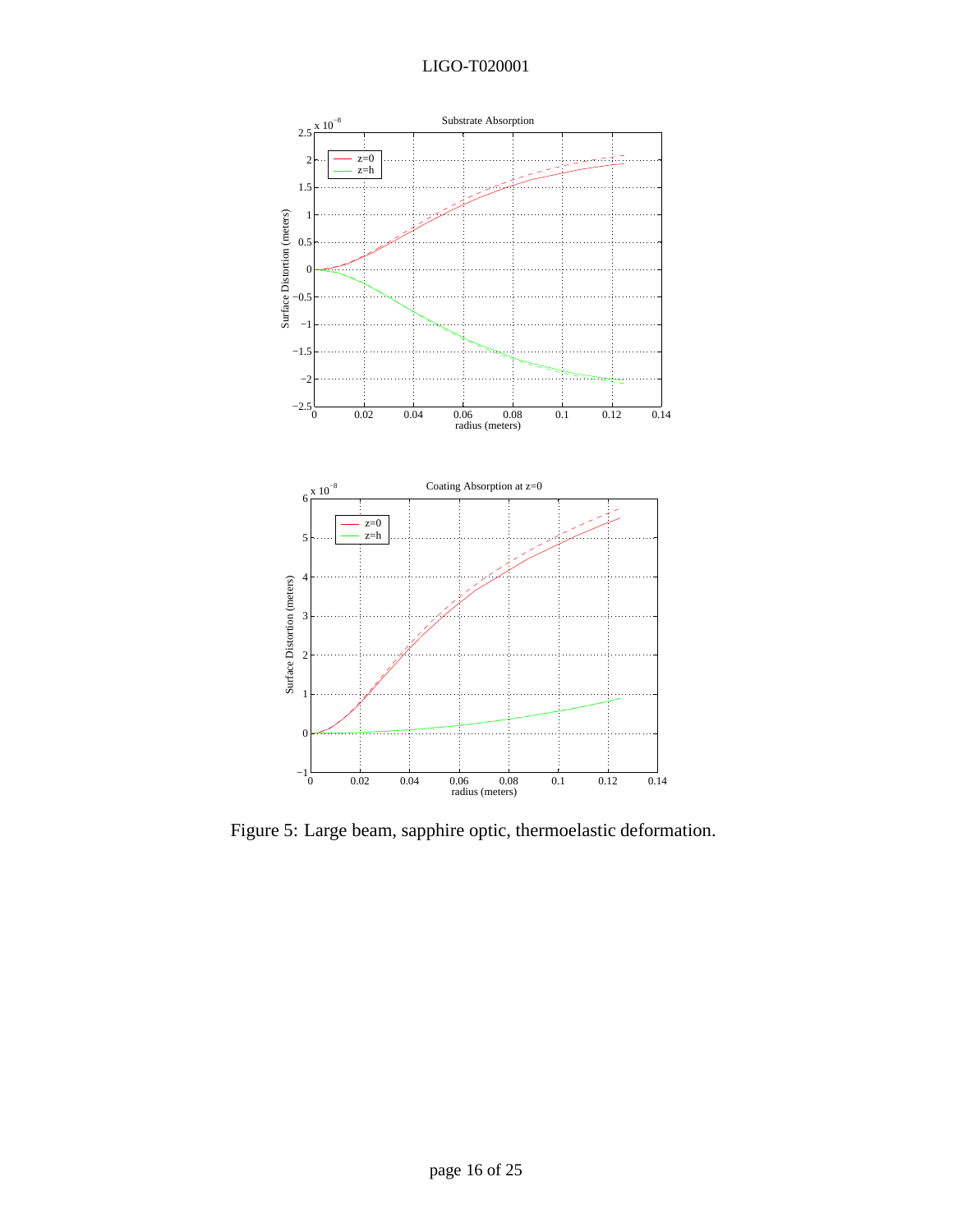| Parameter      | Value                | Units           |
|----------------|----------------------|-----------------|
| radius         | 0.125                | m               |
| height         | 0.1                  | m               |
| waist          | 0.0365               | m               |
| iangle         | 0                    |                 |
| rho            | 3980                 | $Kg/m^3$        |
| C              | 770                  | $J/Kg$ / $K$    |
| k_th           | 33                   | $W/m^{\circ}K$  |
| dndT           | $13 \times 10^{-6}$  | $1^\circ$ K     |
| alpha          | $5.1 \times 10^{-6}$ | $1^\circ$ K     |
| youngs_modulus | $3.35\times10^{11}$  | Pascal          |
| poisson ratio  | 0.25                 |                 |
| emissivity     | 0.535                |                 |
| T0             | 293                  | $\mathcal{C}$ K |

# **5.3 Case 3: Small beam, sapphire optic.**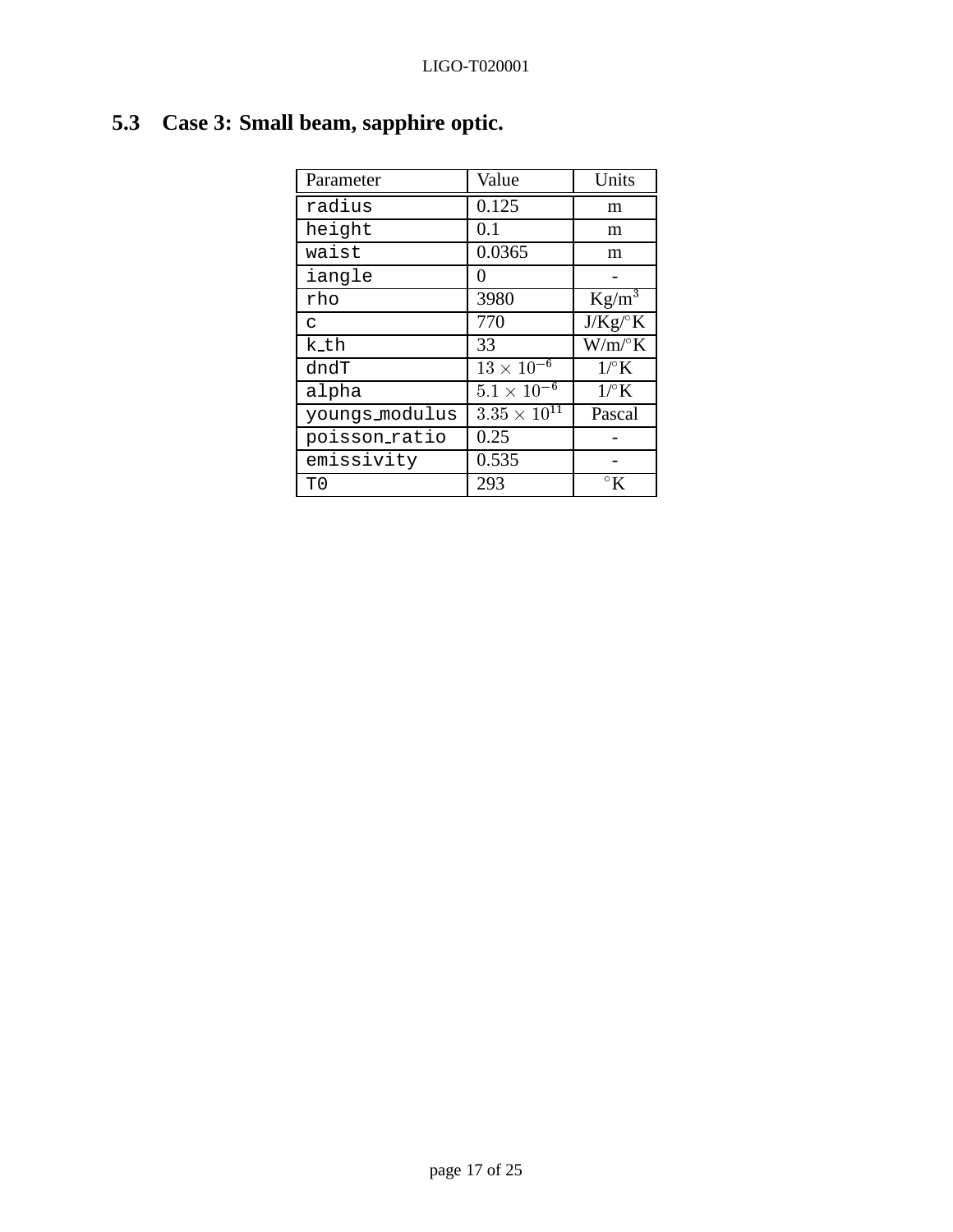

Figure 6: Small beam, sapphire optic, thermal lensing.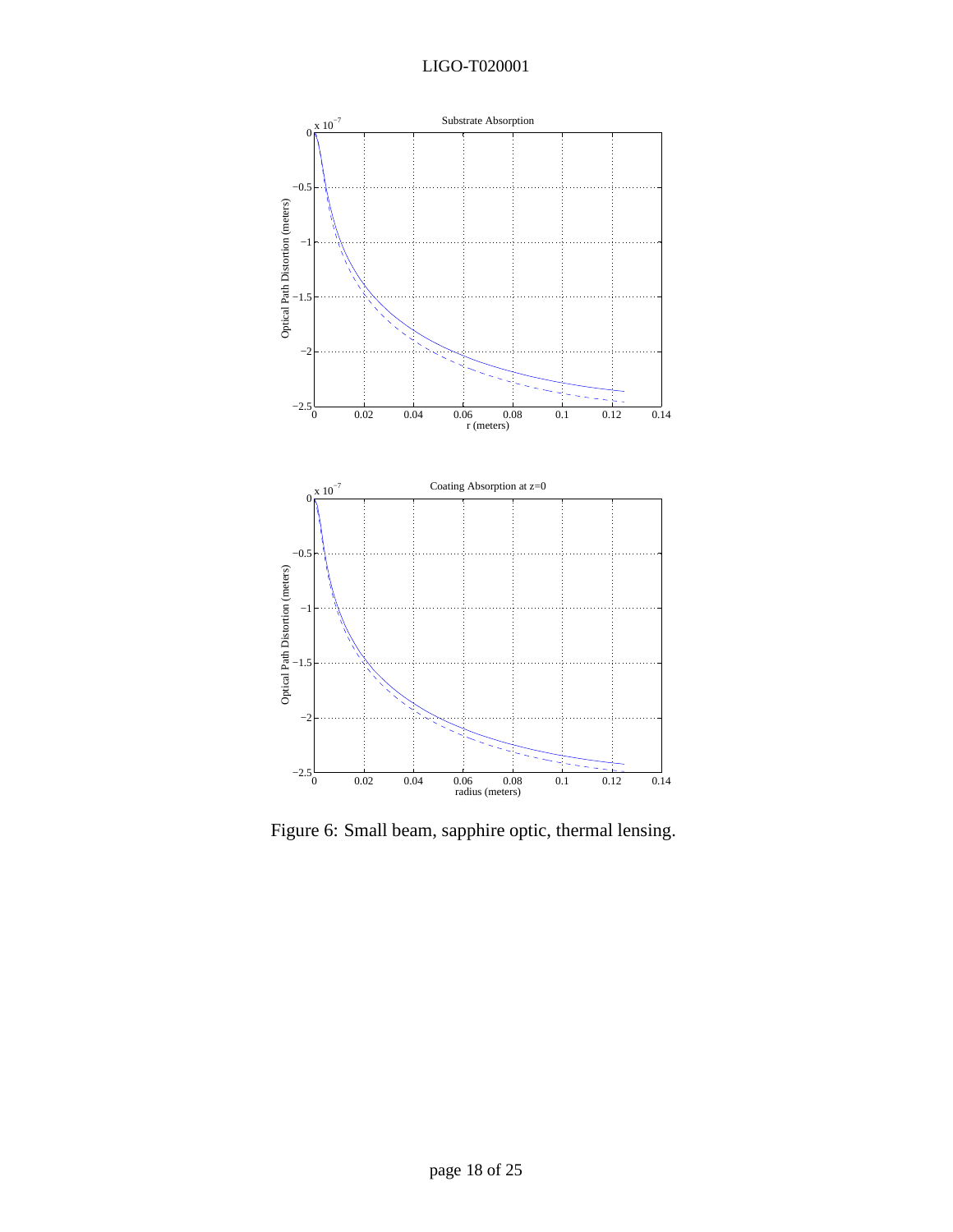

Figure 7: Small beam, sapphire optic, thermoelastic deformation.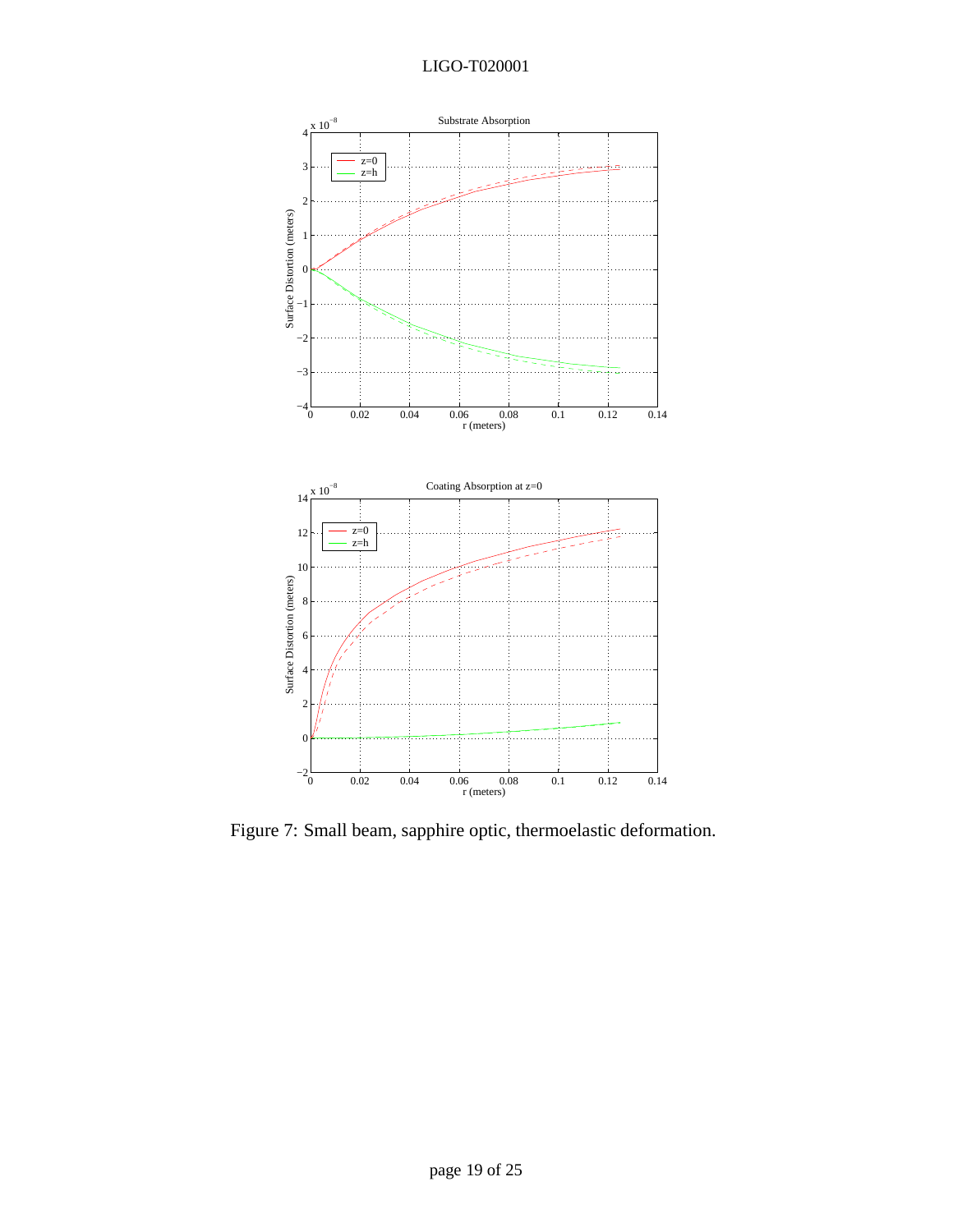# **References**

- [1] Hello P. and Vinet J., *Analytical models of thermal aberrations in massive mirrors heated by high power laser beams*, J. Phys. France **51** (1990) 1267-1282
- [2] Hello P. and Vinet J., *Analytical models of transient thermoelastic deformations of mirrors heated by high power cw laser beams*, J. Phys. France **51** (1990) 2243-2261
- [3] Beausoleil R., *Melody/Matlab: Object-Oriented Model of Gravitational-Wave Interferometers Using Matlab*, software available at the URL: http://www.phys.ufl.edu/LIGO/LIGO/STAIC/SOFT/
- [4] Beausoleil R., *Melody/Matlab: Object-Oriented Model of Gravitational-Wave Interferometers Using Matlab*, LIGO internal document (LIGO document number LIGO-G010301-00- Z).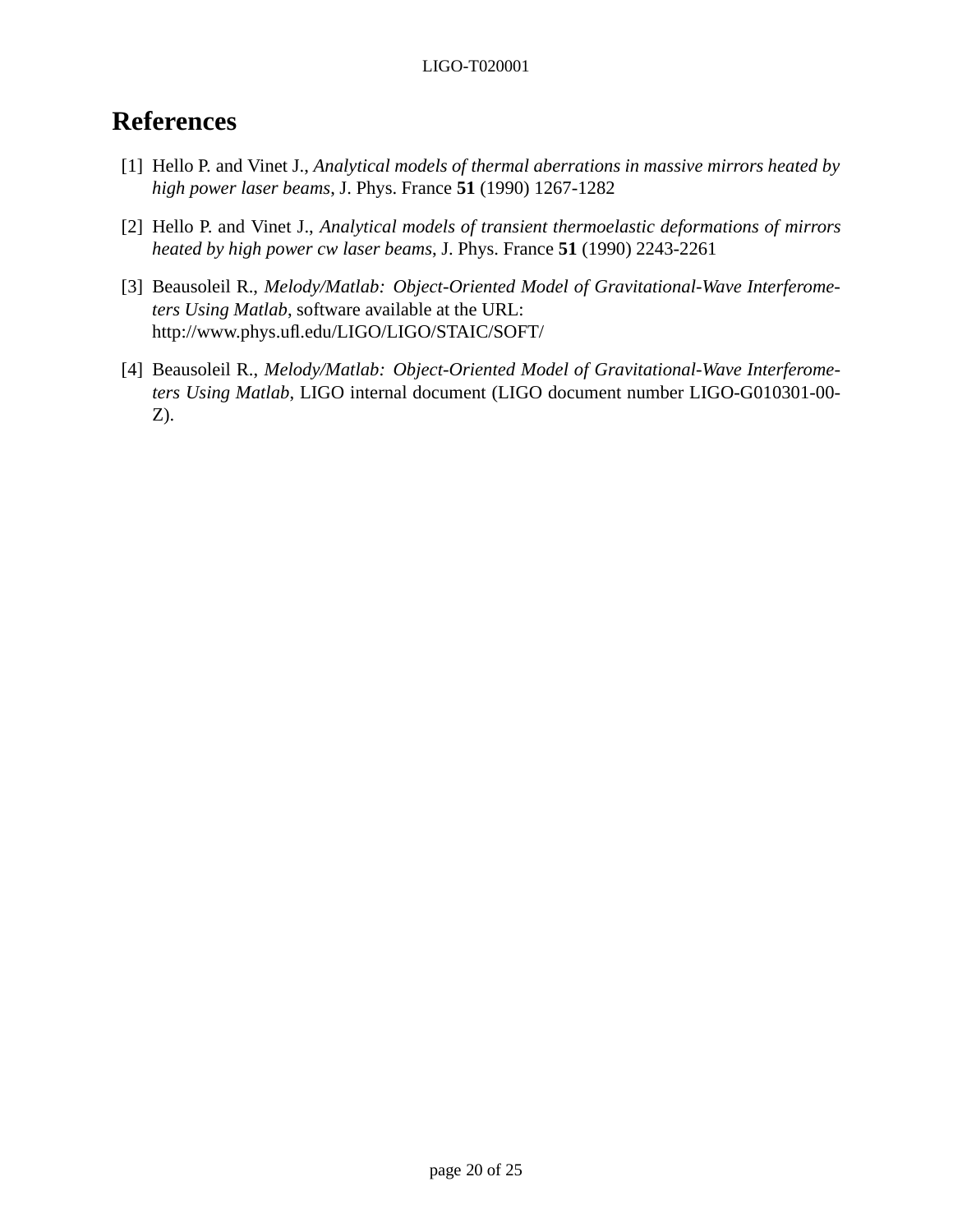# **Appendix A: Notation**

| mfile            | The Matlab script, function, or variable named "mfile" |
|------------------|--------------------------------------------------------|
| $\vec{v}$        | Row vector                                             |
| $\boldsymbol{v}$ | Column vector                                          |
|                  | Matrix (rank 2 tensor)                                 |
| $\frac{M}{M}$    | Rank 4 tensor                                          |
| n>               | Basis state vector ( <i>i.e.</i> , eigenket)           |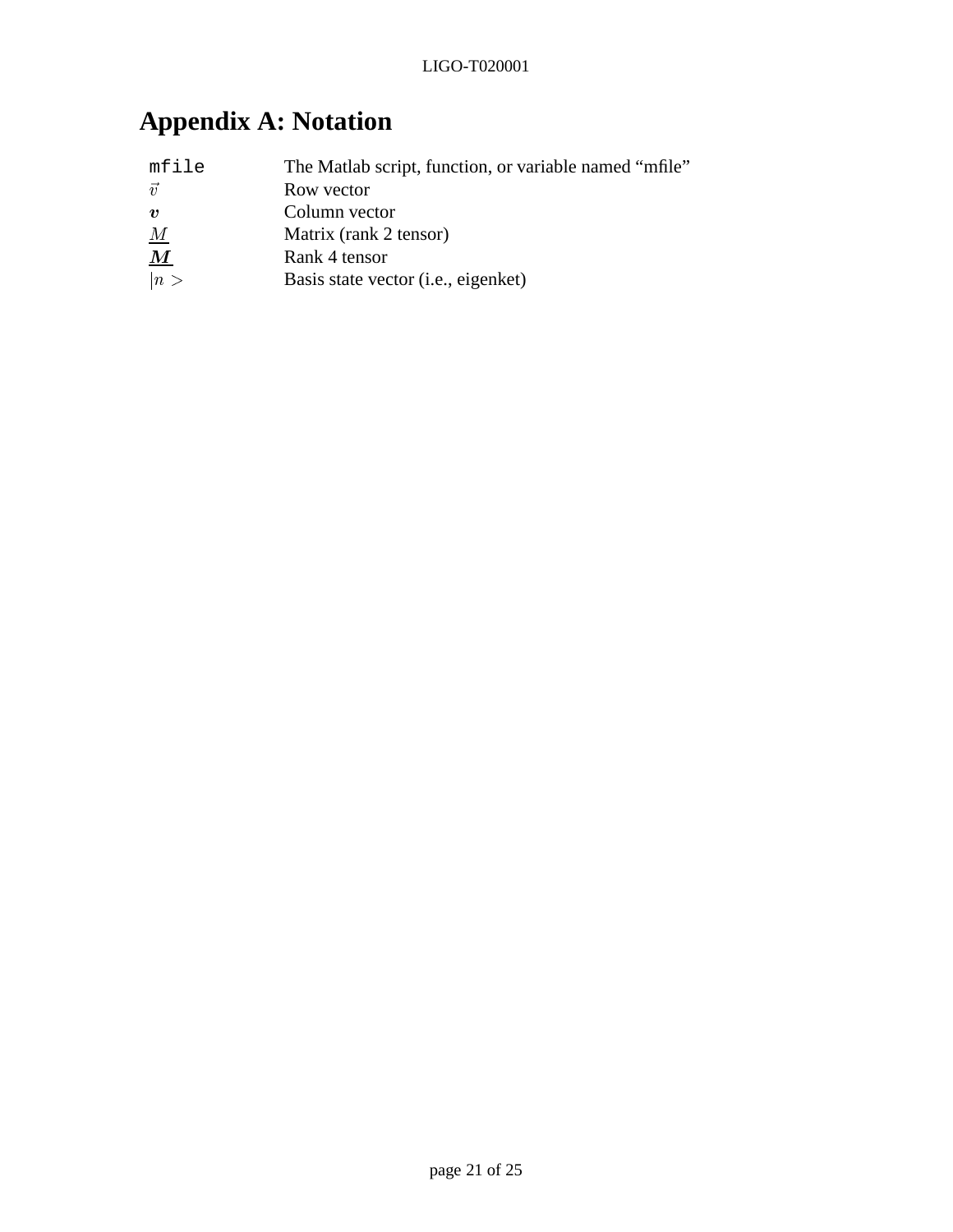# **Appendix B: Description of the M-files**

### **.1 beam.m**

**Purpose** Gaussian profile function.

**Syntax**  $I = \text{beam}(a, w, x)$ 

**Description** Returns the value I over  $x$  (which can be a matrix or vector) according to the equation:

$$
I(x) = \frac{2a}{\pi w^2} \exp\left(-2\frac{x^2}{w^2}\right)
$$

## **.2 calculate matrices.m**

**Purpose** Calculates the scattering matrices given raw thermal distortions and saves to file.

Syntax calculate\_matrices(m,l,bf,cf,ocf,out)

- **Description** After the finite element model solves for both the temperature profile and thermoelastic distortion, and the solution is interpolated onto a rectangular grid, calculate matrices is run to calculate the scattering matrices in the Hermite Gauss basis. Input parameters are:
	- m (integer) the total number of modes over which the calculation is performed.
	- l (double) the wavelength of the scattering beam (1064 nm for LIGO).
	- bf (string) mat file where distortions due to bulk absorption may be found.
	- cf (string) mat file where distortions due to center surface absorption may be found.
	- ocf (string) mat file where distortions due to offcenter surface absorption may be found.
	- out (string) mat file where the output of the calculation will be saved.

## **.3 find distortions.m**

Purpose Interpolates to find raw thermal distortions and saves to file.

Syntax find\_distortions(fem, Xres, Zres, out)

- Description After the finite element solves for both the temperature profile and thermoelastic distortion,find distortions is run to interpolate the solution saved in the object fem to a rectangular grid of resolution  $X_{\text{res}}$  in x and y, and resolution  $Z_{\text{res}}$  in z. The raw surface distortions are simply recentered according to their location and interpolated in 2D over x and <sup>y</sup>. The thermal lenses are calculated by interpolating the temperature solution over the entire volume, and then integrating the solution over  $z$ . The raw distortions are saved in the file out. Input parameters are:
	- fem (FEMLAB object) object which contains the entire finite element model
	- Xres (double) spacing for the grid in x and y (optional)
	- Zres (double) spacing for the grin in  $z$  (optional)
	- out (string) output file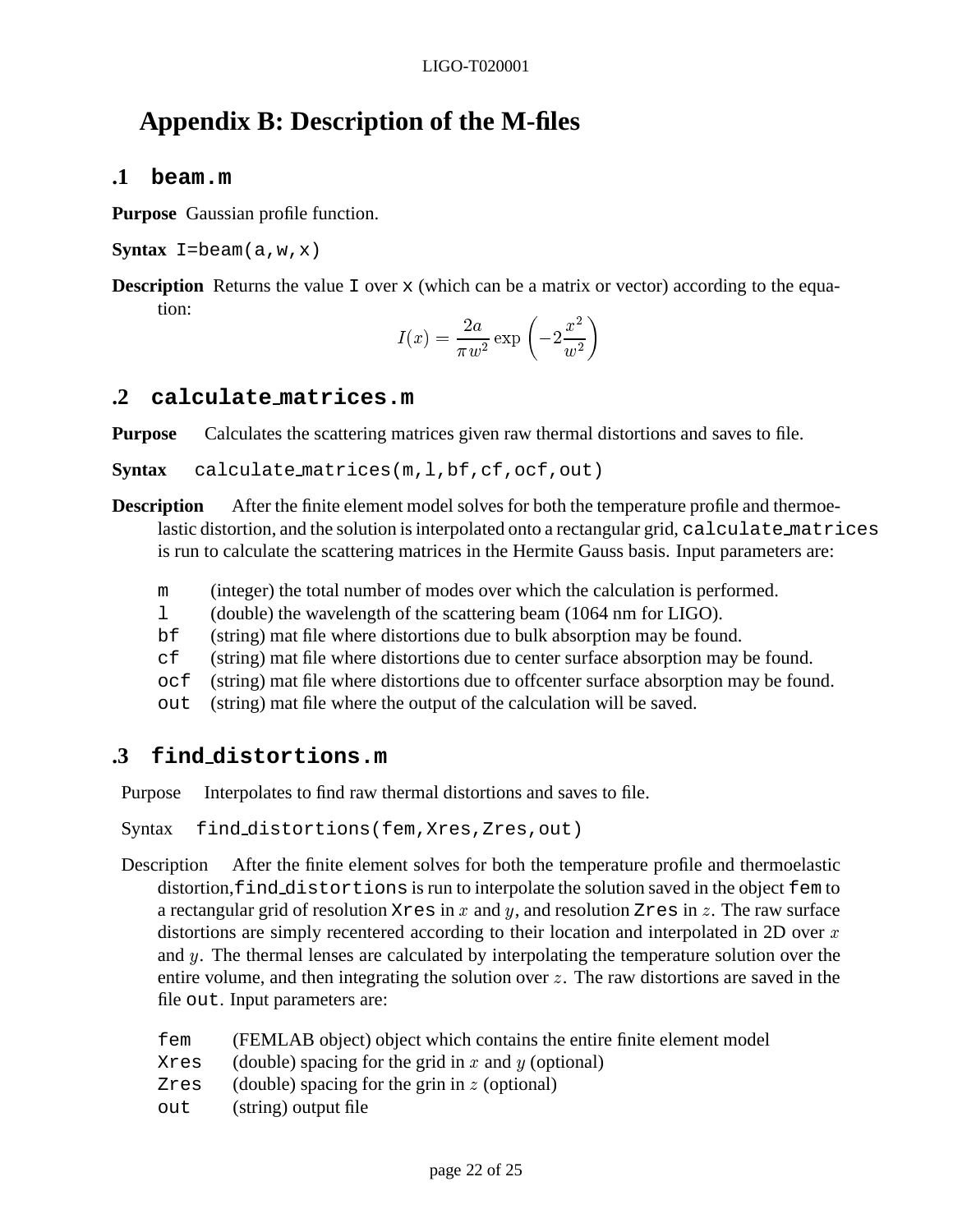## **.4 get variable.m**

**Purpose** Retrieves variables stored in a FEMLAB object.

**Syntax** [varargout]=get variable(fem,varargin)

**Description** All user-specified properties are saved in the FEMLAB object fem, and may be extracted using get\_variable. The number of output arguments must match the number of input arguments plus one (the object fem). Parameters available for output are:

| 'rho'                            | Density $(Kg/m^3)$                                                         |
|----------------------------------|----------------------------------------------------------------------------|
| $^{\prime}$ C $^{\prime}$        | Heat capacity $(J/Kg^{\circ}K)$                                            |
|                                  |                                                                            |
| 'k_th_x','k_th_y',and'k_th_z'    |                                                                            |
|                                  | Components of the thermal conductivity vector $(W/m^{\circ}K)$             |
| 'sigma'                          | Stefan-Boltzmann constant times emissivity ( $W/m^2$ / $K^4$ )             |
| $'$ T $0'$                       | Ambient temperature $({}^{\circ}K)$                                        |
| 'dndT'                           | Refractive index derivative with respect to temperature $(1)^{\circ}$ K)   |
| 'depth'                          | Thickness of the optic (m)                                                 |
| 'radius'                         | Radius of the optic (m)                                                    |
| 'index'                          | Index of refraction (dimensionless)                                        |
| 'waist'                          | Waist of the heating beam (m)                                              |
| 'iangle'                         | Incident angle of the heating beam (radians)                               |
| 'angle'                          | Substrate propagation angle of the heating beam (radians)                  |
|                                  | 'alphax', 'alphay', and 'alpha_z'                                          |
|                                  | Components of the thermal expansion coefficient vector $(1)^{\circ}$ K)    |
|                                  | 'cll','cl2','cl3','c22','c23','c33','c44','c55',and'c66'                   |
|                                  | Components of the elastic modulus matrix (Pascal)                          |
| 'gammax', 'gammay', and 'gammaz' |                                                                            |
|                                  | Components of the stress temperature modulus vector (Pascal/ $(K)$ )       |
| 'abs_cent'                       | Absorption coefficient for center absorption (dimensionless)               |
| 'abs_offcent'                    | Absorption coefficient for offcenter absorption (dimensionless)            |
| 'abs_bulk'                       | Absorption coefficient for bulk absorption $(1/m)$                         |
| 'meanT'                          | The DC temperature increase subtracted before calculating $\boldsymbol{u}$ |

## **.5 numerical optic.m**

**Purpose** The model engine.

**Syntax** numerical optic

**Description** Run from the command prompt, numerical optic takes the material and geometry parameters from optic params, as well as the solution options, and solves for the desired cases of absorption. It then calls find distortions to find the raw optical distortions, and then calls calculate matrtices to calculate all the relevant scattering matrices.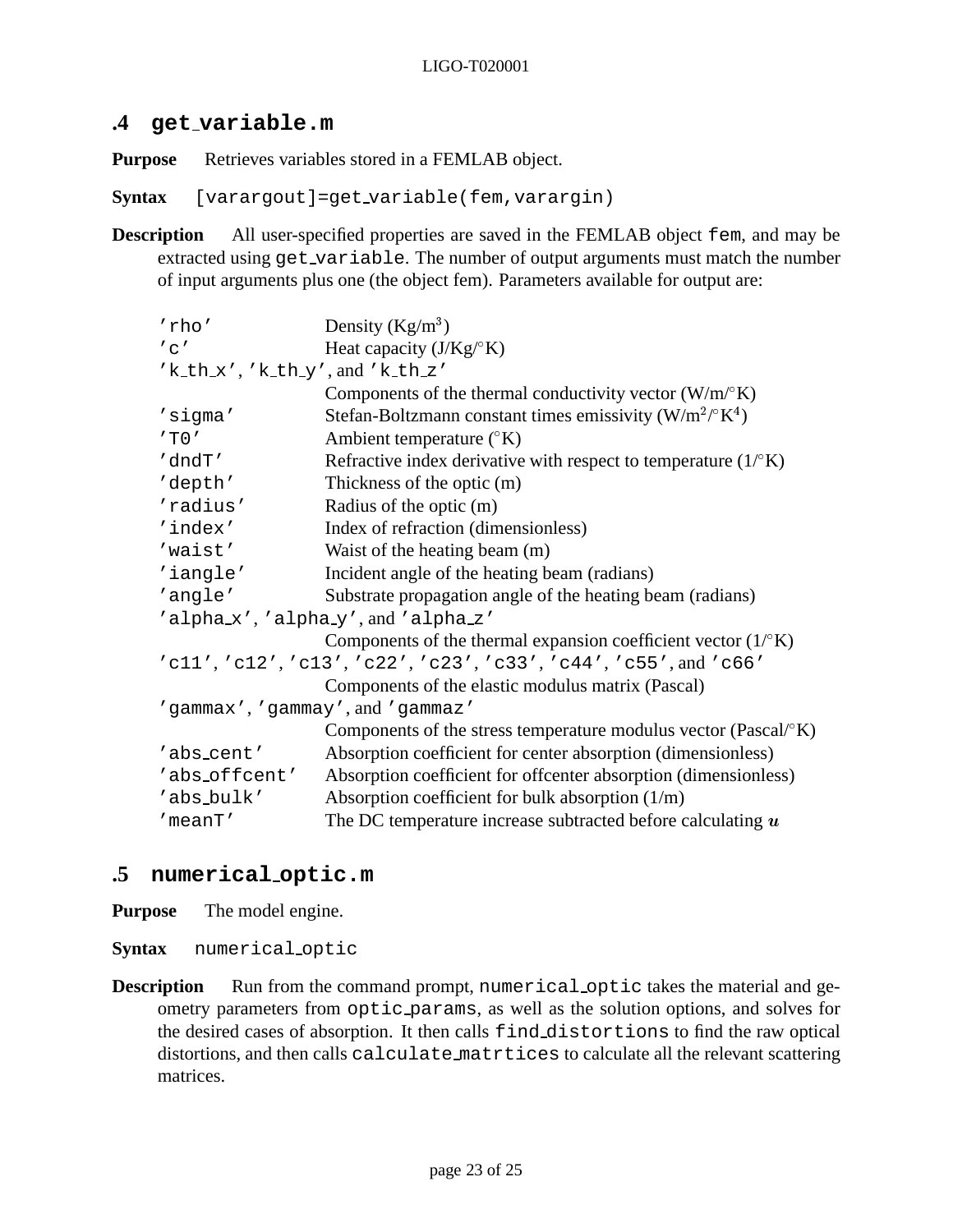## **.6 optic params.m**

**Purpose** Material and geometry parameters.

**Syntax** optic params

**Description** Material and geometry parameters that define the model are input to numerical optic by this script. Parameters available for user input are:

| rho                        | Density $(Kg/m^3)$                                                       |
|----------------------------|--------------------------------------------------------------------------|
| C                          | Heat capacity $(J/Kg^{\circ}K)$                                          |
| k_th_x, k_th_y, and k_th_z |                                                                          |
|                            | Components of the thermal conductivity vector $(W/m^{\circ}K)$           |
| T0                         | Ambient temperature $({}^{\circ}K)$                                      |
| dndT                       | Refractive index derivative with respect to temperature $(1)^{\circ}$ K) |
| depth                      | Thickness of the optic (m)                                               |
| radius                     | Radius of the optic (m)                                                  |
| index                      | Index of refraction (dimensionless)                                      |
| waist                      | Waist of the heating beam (m)                                            |
| iangle                     | Incident angle of the heating beam (radians)                             |
| alphax, alphay, and alphaz |                                                                          |
|                            | Components of the thermal expansion coefficient vector $(1)^{\circ}$ K)  |
|                            | c11, c12, c13, c22, c23, c33, c44, c55, and c66                          |
|                            | Components of the elastic modulus matrix (Pascal)                        |
| lambda                     | Wavelength of of the probe beam                                          |
| spatial mode count         |                                                                          |
|                            | Number of modes calculate_matrices.m calculates over.                    |
|                            |                                                                          |

Solution options available are:

| solve_bulk         | (logical) flag to solve for bulk absorption                                  |
|--------------------|------------------------------------------------------------------------------|
| bulkout            | (string) mat file to save the solution for bulk absorption                   |
| solve_cent         | (logical) flag to solve for center surface absorption                        |
| centout            | (string) mat file to save the solution for center surface absorption         |
|                    | solve_offcent (logical) flag to solve for offcenter surface absorption       |
| offcentout         | (string) mat file to save the solution for offcenter surface absorption      |
| matrices_calculate |                                                                              |
|                    | (logical) flag to calculate all associated scattering matrices               |
| matrixout          | (string) mat file to save the scattering matrices                            |
| dc_temp_subtract   |                                                                              |
|                    | (logical) flag to calculate distortions with DC temperature increase removed |

# **.7 numerical optic plot.m**

**Purpose** Plots the solution saved in a FEMLAB object.